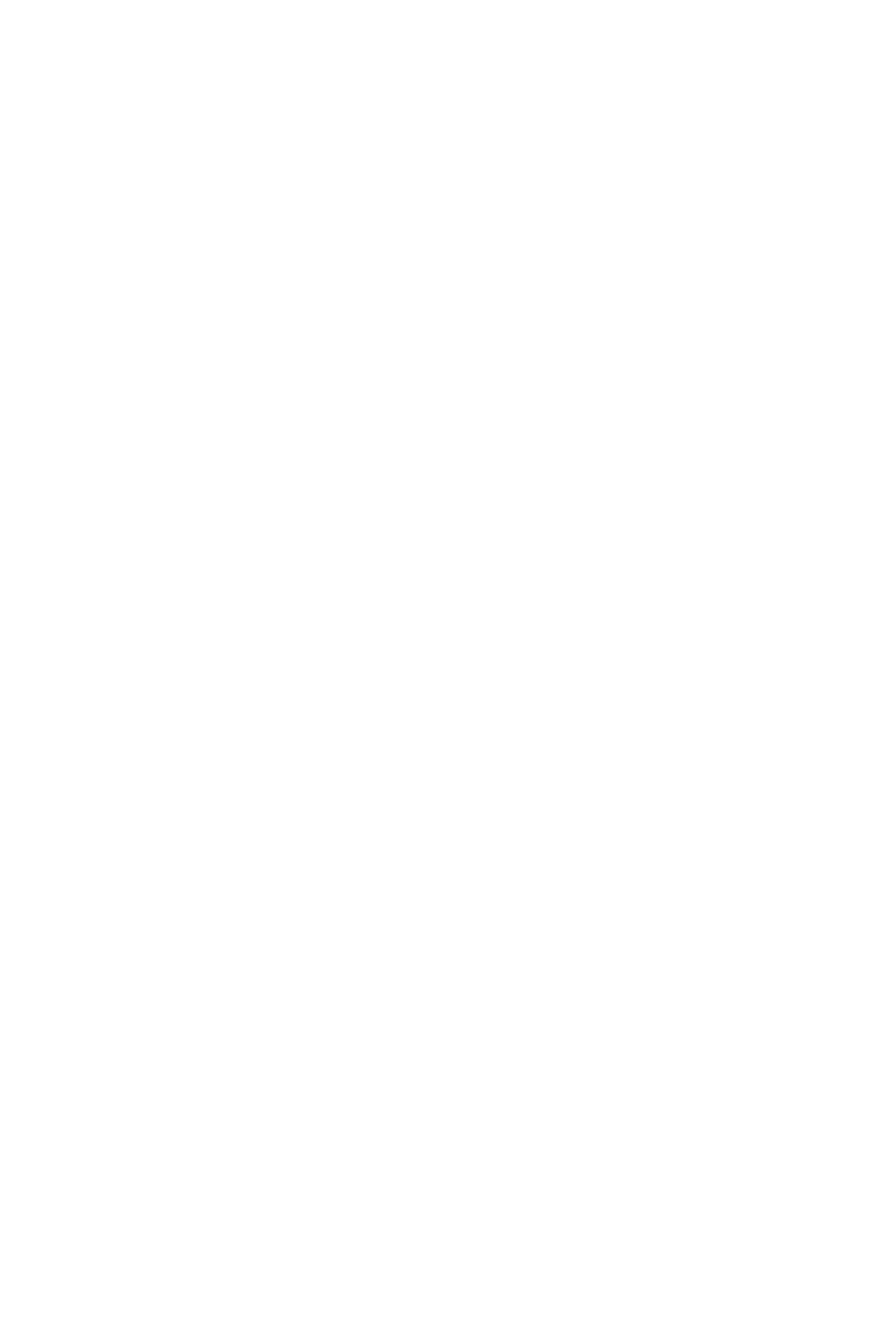UNITED NATIONS OFFICE ON DRUGS AND CRIME Vienna

Outcome Document of the 2016 United Nations General Assembly Special Session on the World Drug Problem New York, 19-21 April 2016

Our joint commitment to effectively addressing and countering the world drug problem



UNITED NATIONS New York, 2016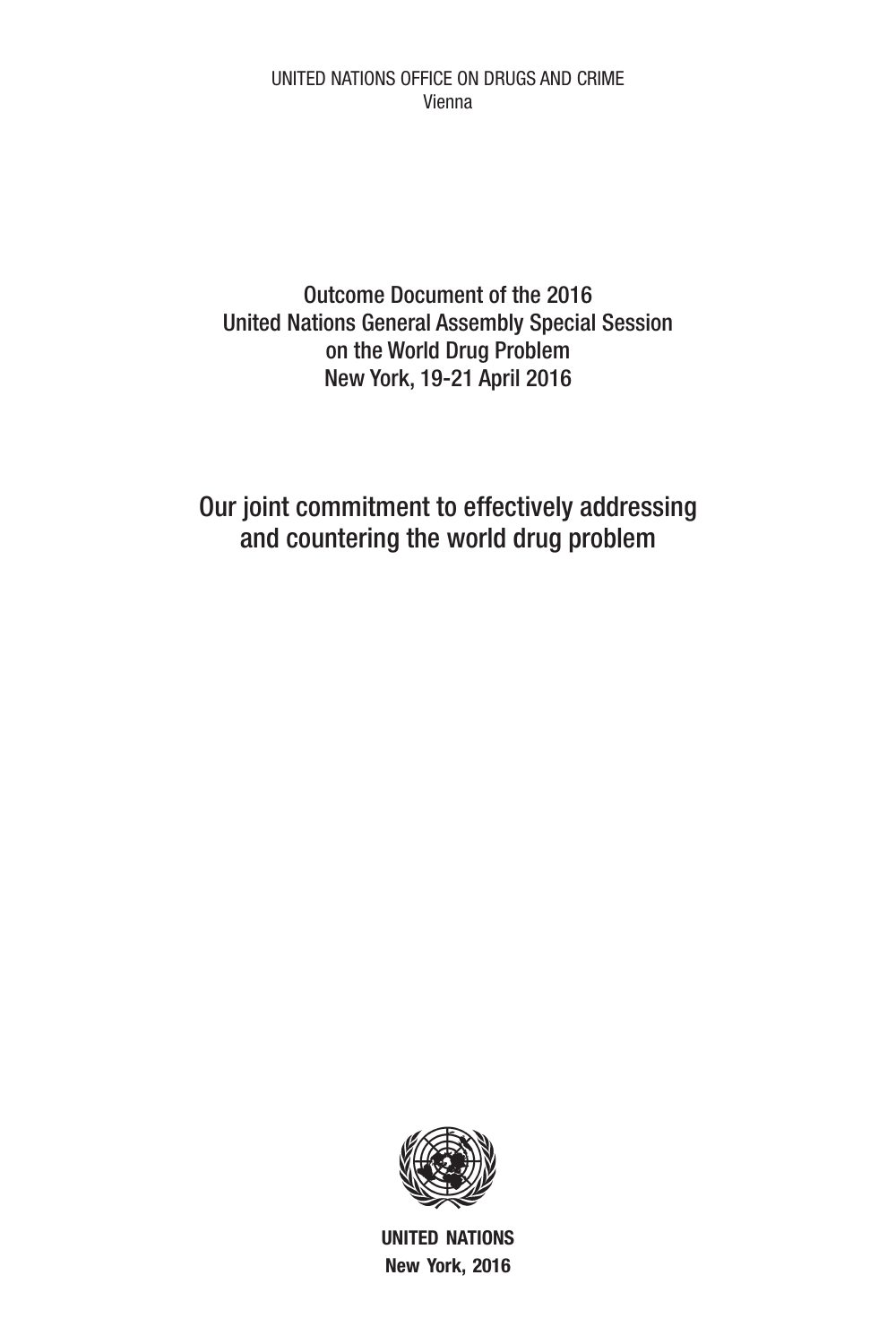© United Nations, June 2016. All rights reserved, worldwide.

The designations employed and the presentation of material in this publication do not imply the expression of any opinion whatsoever on the part of the Secretariat of the United Nations concerning the legal status of any country, territory, city or area, or of its authorities, or concerning the delimitation of its frontiers or boundaries.

Publishing production: English, Publishing and Library Section, United Nations Office at Vienna.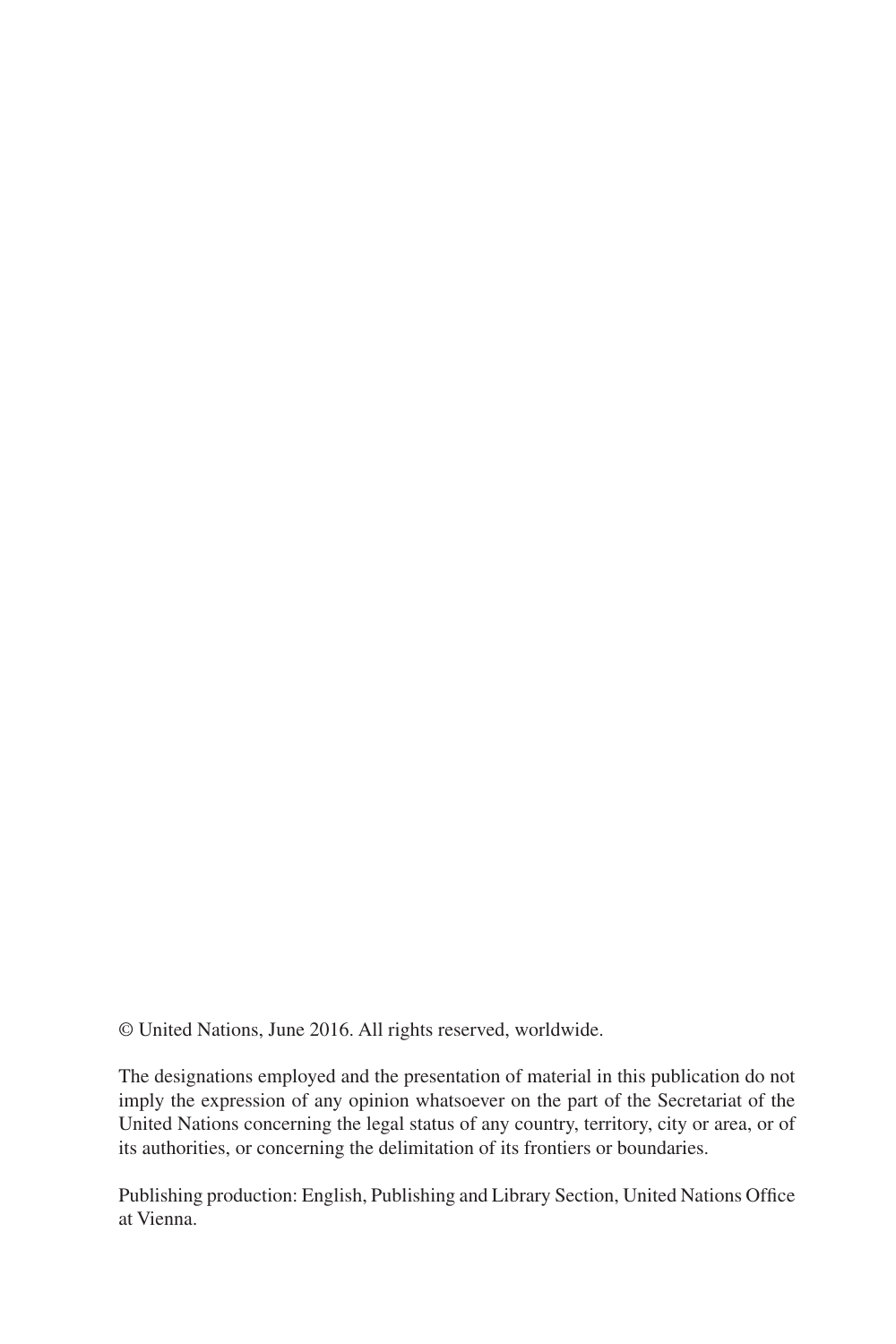# Outcome document of the thirtieth special session of the General Assembly, entitled "Our joint commitment to effectively addressing and countering the world drug problem"1

We, Heads of State and Government, ministers and representatives of Member States, are assembled at United Nations Headquarters from 19 to 21 April 2016 for the thirtieth special session of the General Assembly, convened in accordance with Assembly resolution 67/193 of 20 December 2012, to review the progress in the implementation of the Political Declaration and Plan of Action on International Cooperation towards an Integrated and Balanced Strategy to Counter the World Drug Problem.<sup>2</sup> including an assessment of the achievements and challenges in countering the world drug problem, within the framework of the three international drug control conventions and other relevant United Nations instruments;

We reaffirm our commitment to the goals and objectives of the three international drug control conventions, including concern about the health and welfare of humankind as well as the individual and public health-related, social and safety problems resulting from the abuse of narcotic drugs and psychotropic substances, in particular among children and young people, and drug-related crime, and we reaffirm our determination to prevent and treat the abuse of such substances and prevent and counter their illicit cultivation, production, manufacturing and trafficking;

We recognize that, while tangible progress has been achieved in some fields, the world drug problem continues to present challenges to the health, safety and wellbeing of all humanity, and we resolve to reinforce our national and international efforts and further increase international cooperation to face those challenges;

We reaffirm our determination to tackle the world drug problem and to actively promote a society free of drug abuse in order to help to ensure that all people can live in health, dignity and peace, with security and prosperity, and reaffirm our determination to address public health, safety and social problems resulting from drug abuse;

<sup>&</sup>lt;sup>1</sup>General Assembly resolution S-30-1, annex. Adopted on 19 April 2016.

<sup>&</sup>lt;sup>2</sup>See Official Records of the Economic and Social Council, 2009, Supplement No. 8 (E/2009/28), chap. I, sect. C.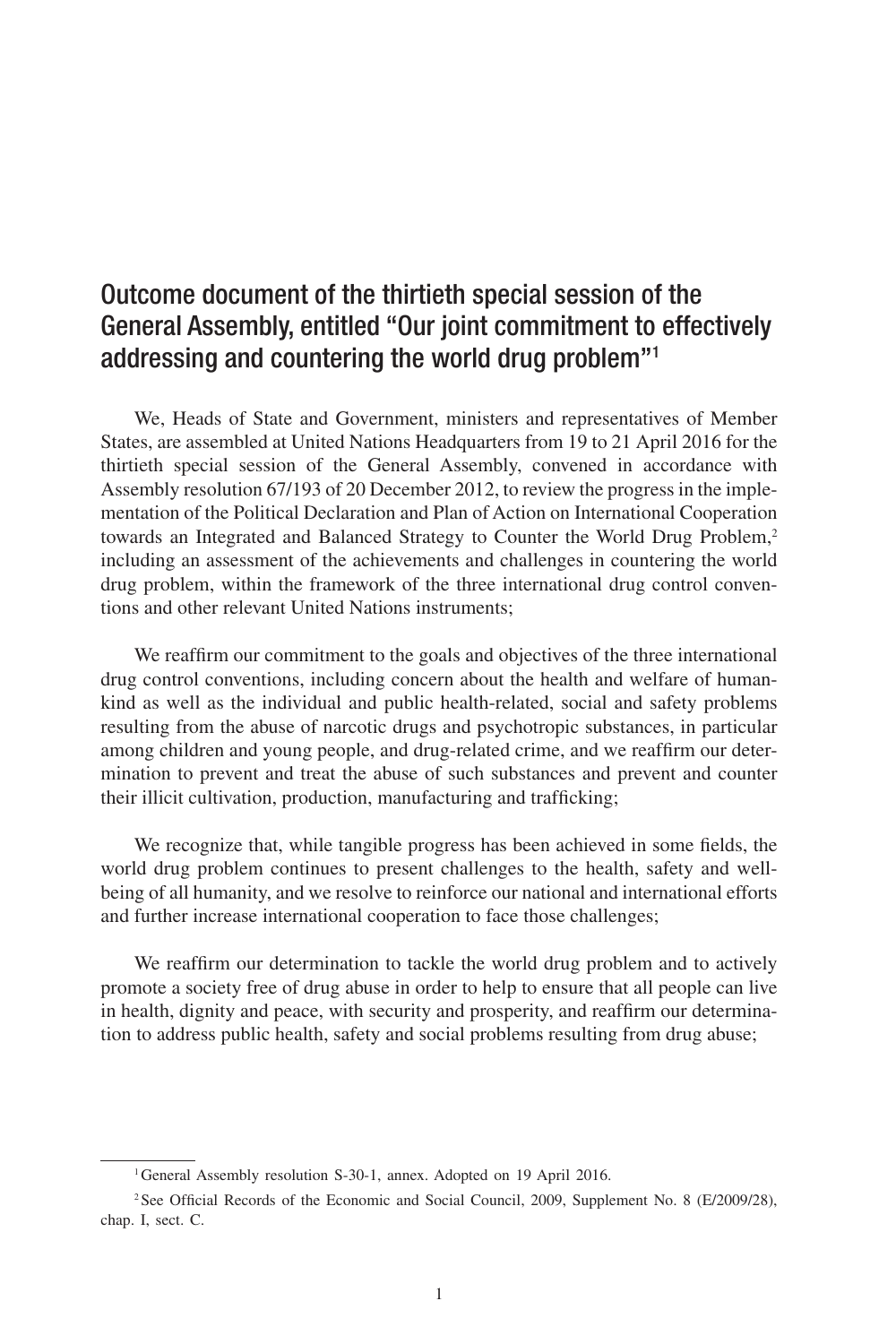We note with concern that the availability of internationally controlled drugs for medical and scientific purposes, including for the relief of pain and suffering, remains low to non-existent in many countries of the world, and we highlight the need to enhance national efforts and international cooperation at all levels to address that situation by promoting measures to ensure their availability and accessibility for medical and scientific purposes, within the framework of national legal systems, while simultaneously preventing their diversion, abuse and trafficking, in order to fulfil the aims and objectives of the three international drug control conventions;

We recognize that the world drug problem remains a common and shared responsibility that should be addressed in a multilateral setting through effective and increased international cooperation and demands an integrated, multidisciplinary, mutually reinforcing, balanced, scientific evidence-based and comprehensive approach;

We reaffirm our unwavering commitment to ensuring that all aspects of demand reduction and related measures, supply reduction and related measures, and international cooperation are addressed in full conformity with the purposes and principles of the Charter of the United Nations, international law and the Universal Declaration of Human Rights,<sup>3</sup> with full respect for the sovereignty and territorial integrity of States, the principle of non-intervention in the internal affairs of States, all human rights, fundamental freedoms, the inherent dignity of all individuals and the principles of equal rights and mutual respect among States;

We underscore that the Single Convention on Narcotic Drugs of 1961 as amended by the 1972 Protocol,<sup>4</sup> the Convention on Psychotropic Substances of 1971,<sup>5</sup> the United Nations Convention against Illicit Traffic in Narcotic Drugs and Psychotropic Substances of 1988<sup>6</sup> and other relevant international instruments constitute the cornerstone of the international drug control system;

We reaffirm our commitment to implementing effectively the provisions set out in the Political Declaration and Plan of Action, mindful of the targets and goals set therein, as well as to addressing the general challenges and priorities for action identified in the Joint Ministerial Statement adopted at the high-level review in March 2014;<sup>7</sup>

<sup>&</sup>lt;sup>3</sup>Resolution 217 A (III).

<sup>4</sup>United Nations, *Treaty Series*, vol. 976, No. 14152.

<sup>5</sup> Ibid., vol. 1019, No. 14956.

<sup>6</sup> Ibid., vol. 1582, No. 27627.

<sup>7</sup> Joint Ministerial Statement of the 2014 high-level review by the Commission on Narcotic Drugs of the implementation by Member States of the Political Declaration and Plan of Action on International Cooperation towards an Integrated and Balanced Strategy to Counter the World Drug Problem (see *Official Records of the Economic and Social Council*, 2014, Supplement No. 8 (E/2014/28), chap. I, sect. C).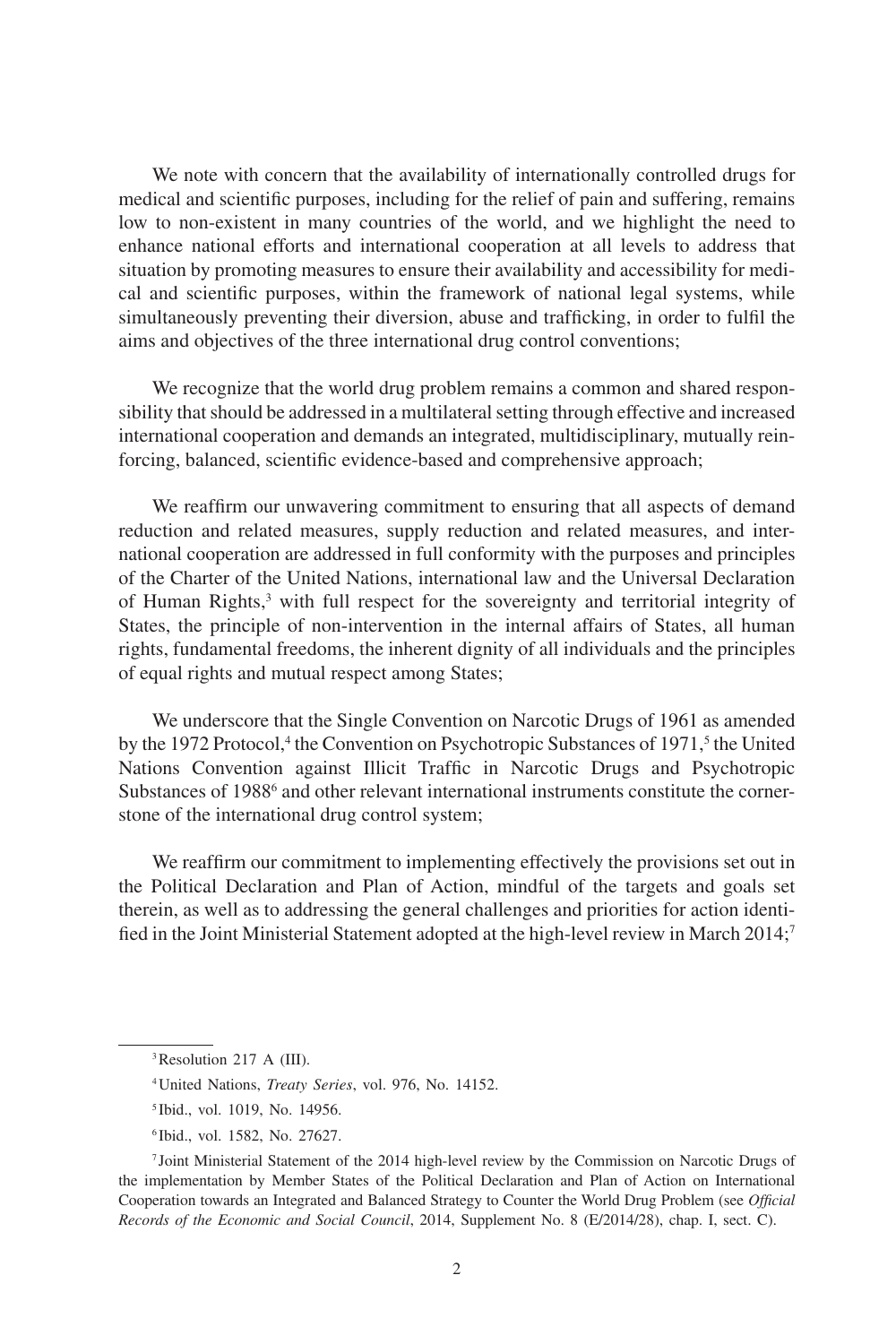We welcome the 2030 Agenda for Sustainable Development,<sup>8</sup> and we note that efforts to achieve the Sustainable Development Goals and to effectively address the world drug problem are complementary and mutually reinforcing;

We recognize, as part of a comprehensive, integrated and balanced approach to addressing and countering the world drug problem, that appropriate emphasis should be placed on individuals, families, communities and society as a whole, with a view to promoting and protecting the health, safety and well-being of all humanity;

We recognize the importance of appropriately mainstreaming gender and age perspectives in drug-related policies and programmes;

We recognize that there are persistent, new and evolving challenges that should be addressed in conformity with the three international drug control conventions, which allow for sufficient flexibility for States parties to design and implement national drug policies according to their priorities and needs, consistent with the principle of common and shared responsibility and applicable international law;

We reaffirm the need to mobilize adequate resources to address and counter the world drug problem and call for enhancing assistance to developing countries, upon request, in effectively implementing the Political Declaration and Plan of Action and the operational recommendations contained in the present document;

We recognize that transit States continue to face multifaceted challenges, and reaffirm the continuing need for cooperation and support, including the provision of technical assistance to, inter alia, enhance their capacities to effectively address and counter the world drug problem, in conformity with the 1988 Convention;

We reaffirm the principal role of the Commission on Narcotic Drugs as the policymaking body of the United Nations with prime responsibility for drug control matters, and our support and appreciation for the efforts of the United Nations, in particular those of the United Nations Office on Drugs and Crime as the leading entity in the United Nations system for addressing and countering the world drug problem, and further reaffirm the treaty-mandated roles of the International Narcotics Control Board and the World Health Organization;

We recognize that successfully addressing and countering the world drug problem requires close cooperation and coordination among domestic authorities at all levels, particularly in the health, education, justice and law enforcement sectors, taking into account their respective areas of competence under national legislation;

We welcome continued efforts to enhance coherence within the United Nations system at all levels;

<sup>8</sup>Resolution 70/1.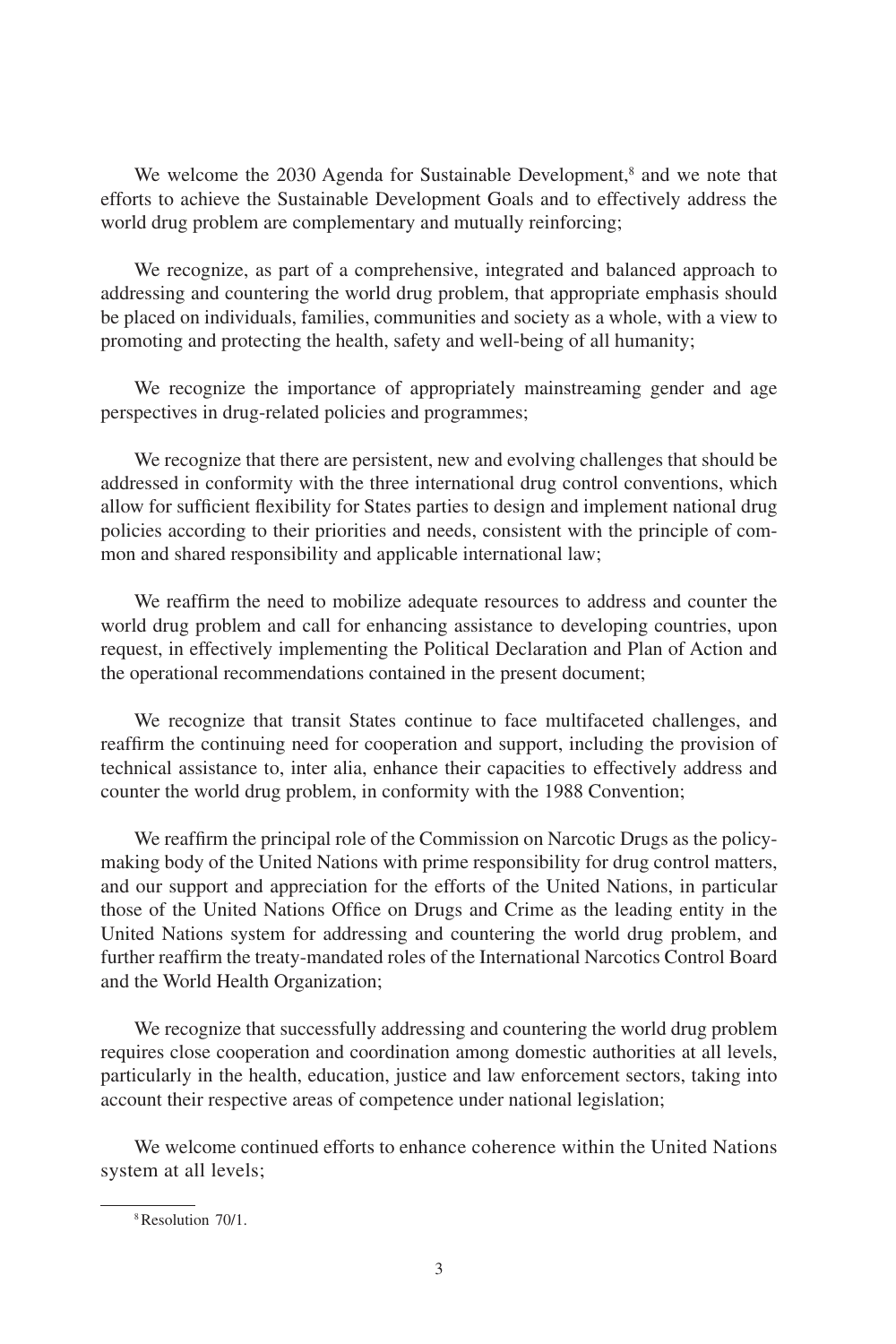We recognize that civil society, as well as the scientific community and academia, plays an important role in addressing and countering the world drug problem, and note that affected populations and representatives of civil society entities, where appropriate, should be enabled to play a participatory role in the formulation, implementation, and the providing of relevant scientific evidence in support of, as appropriate, the evaluation of drug control policies and programmes, and we recognize the importance of cooperation with the private sector in this regard;

We express deep concern at the high price paid by society and by individuals and their families as a result of the world drug problem, and pay special tribute to those who have sacrificed their lives, in particular law enforcement and judicial personnel, and to the health-care and civil society personnel and volunteers who dedicate themselves to countering and addressing this phenomenon;

We reaffirm the need to strengthen cooperation between the United Nations Office on Drugs and Crime and other United Nations entities, within their respective mandates, in their efforts to support Member States in the implementation of international drug control treaties in accordance with applicable human rights obligations and to promote protection of and respect for human rights and the dignity of all individuals in the context of drug programmes, strategies and policies;

We reaffirm the need to address the key causes and consequences of the world drug problem, including those in the health, social, human rights, economic, justice, public security and law enforcement fields, in line with the principle of common and shared responsibility, and recognize the value of comprehensive and balanced policy interventions, including those in the field of promotion of sustainable and viable livelihoods;

We reaffirm that targeted interventions that are based on the collection and analysis of data, including age- and gender-related data, can be particularly effective in meeting the specific needs of drug-affected populations and communities;

We reiterate our commitment to ending, by 2030, the epidemics of AIDS and tuberculosis, as well as to combating viral hepatitis and other communicable diseases, inter alia, among people who use drugs, including people who inject drugs.

## Operational recommendations on demand reduction and related measures, including prevention and treatment, as well as other health-related issues

1. We reiterate our commitment to promoting the health, welfare and well-being of all individuals, families, communities and society as a whole, and facilitating healthy lifestyles through effective, comprehensive, scientific evidence-based demand reduction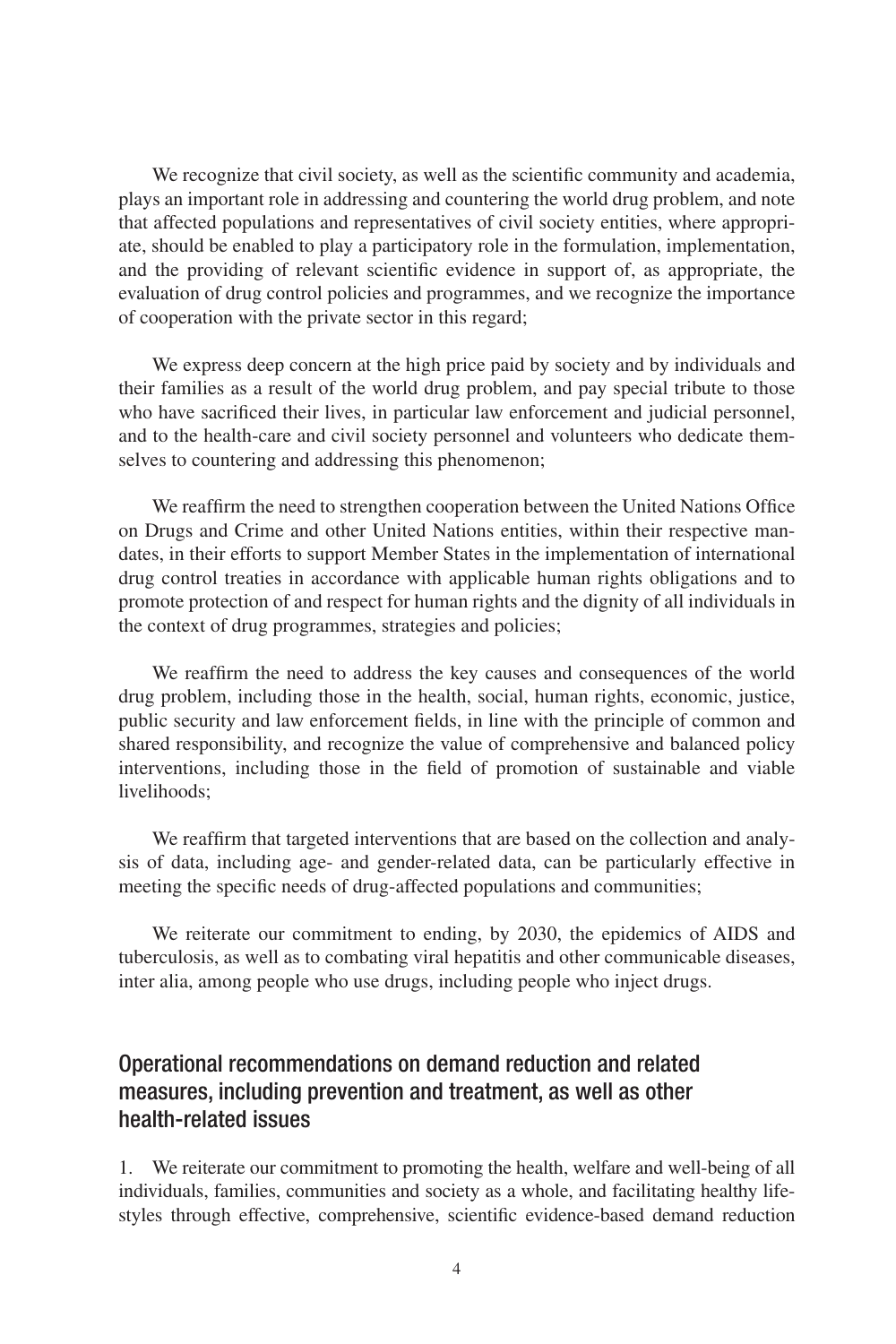initiatives at all levels, covering, in accordance with national legislation and the three international drug control conventions, prevention, early intervention, treatment, care, recovery, rehabilitation and social reintegration measures, as well as initiatives and measures aimed at minimizing the adverse public health and social consequences of drug abuse, and we recommend the following measures:

#### Prevention of drug abuse

(*a*) Take effective and practical primary prevention measures that protect people, in particular children and youth, from drug use initiation by providing them with accurate information about the risks of drug abuse, by promoting skills and opportunities to choose healthy lifestyles and develop supportive parenting and healthy social environments and by ensuring equal access to education and vocational training;

*(b*) Also take effective and practical measures to prevent progression to severe drug use disorders through appropriately targeted early interventions for people at risk of such progression;

(*c*) Increase the availability, coverage and quality of scientific evidence-based prevention measures and tools that target relevant age and risk groups in multiple settings, reaching youth in school as well as out of school, among others, through drug abuse prevention programmes and public awareness-raising campaigns, including by using the Internet, social media and other online platforms, develop and implement prevention curricula and early intervention programmes for use in the education system at all levels, as well as in vocational training, including in the workplace, and enhance the capacity of teachers and other relevant professionals to provide or recommend counselling, prevention and care services;

(*d*) Promote the well-being of society as a whole through the elaboration of effective scientific evidence-based prevention strategies centred on and tailored to the needs of individuals, families and communities as part of comprehensive and balanced national drug policies, on a non-discriminatory basis;

(*e*) Involve, as appropriate, policymakers, parliamentarians, educators, civil society, the scientific community, academia, target populations, individuals in recovery from substance use disorders and their peer groups, families and other codependent people, as well as the private sector, in the development of prevention programmes aimed at raising public awareness of the dangers and risks associated with drug abuse, and involve, inter alia, parents, care services providers, teachers, peer groups, health professionals, religious communities, community leaders, social workers, sports associations, media professionals and entertainment industries, as appropriate, in their implementation;

(*f*) Consider enhancing cooperation between public health, education and law enforcement authorities when developing prevention initiatives;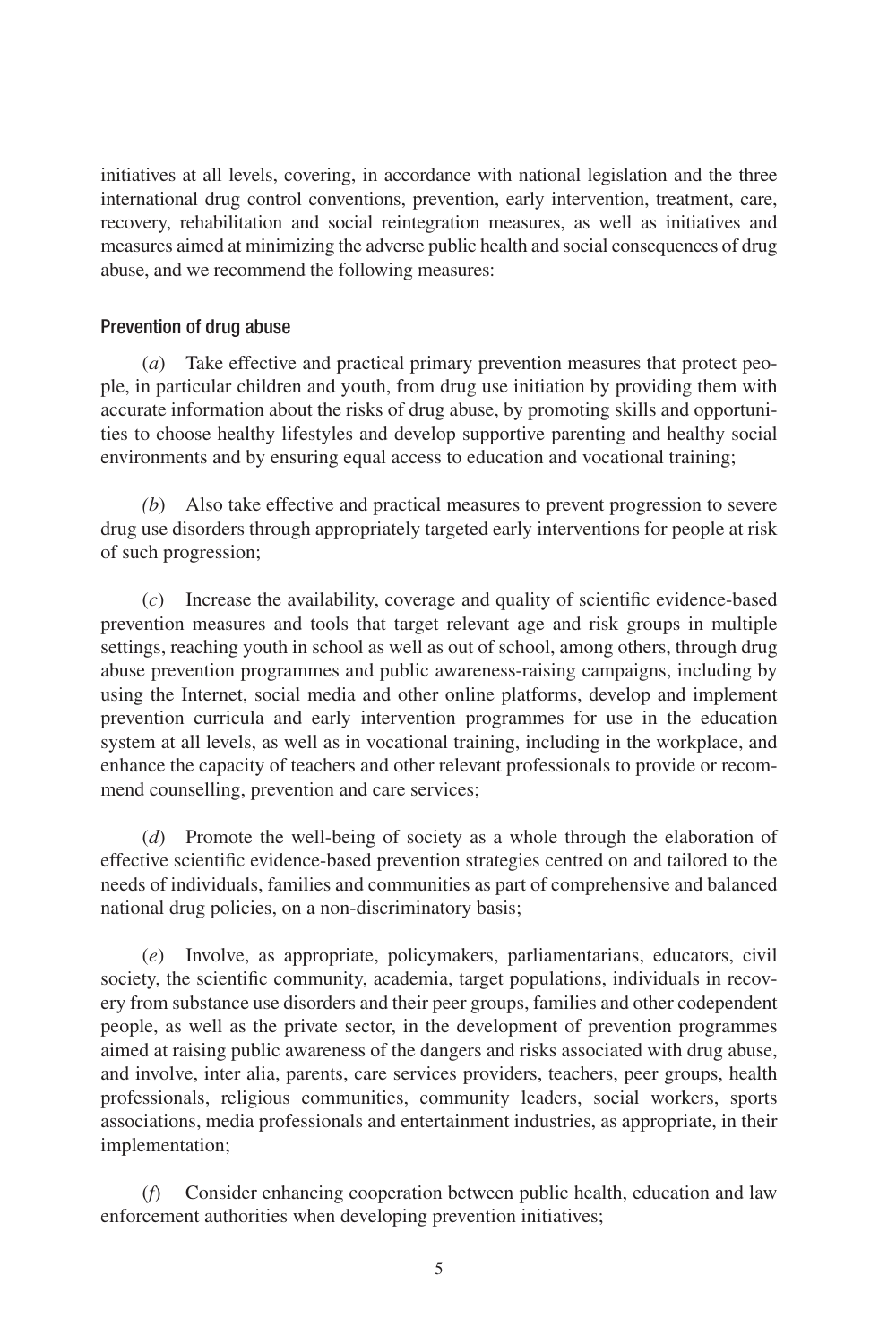(*g*) Develop and improve recreational facilities and provide access for children and youth to regular sports and cultural activities, with a view to promoting healthy lives and lifestyles, including through the recovery and improvement of public spaces, and promote the exchange of experiences and good practices in this field to further enhance effective preventive interventions;

(*h*) Promote and improve the systematic collection of information and gathering of evidence as well as the sharing, at the national and international levels, of reliable and comparable data on drug use and epidemiology, including on social, economic and other risk factors, and promote, as appropriate, through the Commission on Narcotic Drugs and the World Health Assembly, the use of internationally recognized standards, such as the International Standards on Drug Use Prevention, and the exchange of best practices, to formulate effective drug use prevention strategies and programmes in cooperation with the United Nations Office on Drugs and Crime, the World Health Organization and other relevant United Nations entities;

## Treatment of drug use disorders, rehabilitation, recovery and social reintegration; prevention, treatment and care of HIV/AIDS, viral hepatitis and other blood-borne infectious diseases

(*i*) Recognize drug dependence as a complex, multifactorial health disorder characterized by a chronic and relapsing nature with social causes and consequences that can be prevented and treated through, inter alia, effective scientific evidence-based drug treatment, care and rehabilitation programmes, including community-based programmes, and strengthen capacity for aftercare for and the rehabilitation, recovery and social reintegration of individuals with substance use disorders, including, as appropriate, through assistance for effective reintegration into the labour market and other support services;

(*j*) Encourage the voluntary participation of individuals with drug use disorders in treatment programmes, with informed consent, where consistent with national legislation, and develop and implement outreach programmes and campaigns, involving drug users in long-term recovery, where appropriate, to prevent social marginalization and promote non-stigmatizing attitudes, as well as to encourage drug users to seek treatment and care, and take measures to facilitate access to treatment and expand capacity;

(*k*) Promote and strengthen regional and international cooperation in developing and implementing treatment-related initiatives, enhance technical assistance and capacity-building and ensure non-discriminatory access to a broad range of interventions, including psychosocial, behavioural and medication-assisted treatment, as appropriate and in accordance with national legislation, as well as to rehabilitation, social reintegration and recovery-support programmes, including access to such services in prisons and after imprisonment, giving special attention to the specific needs of women, children and youth in this regard;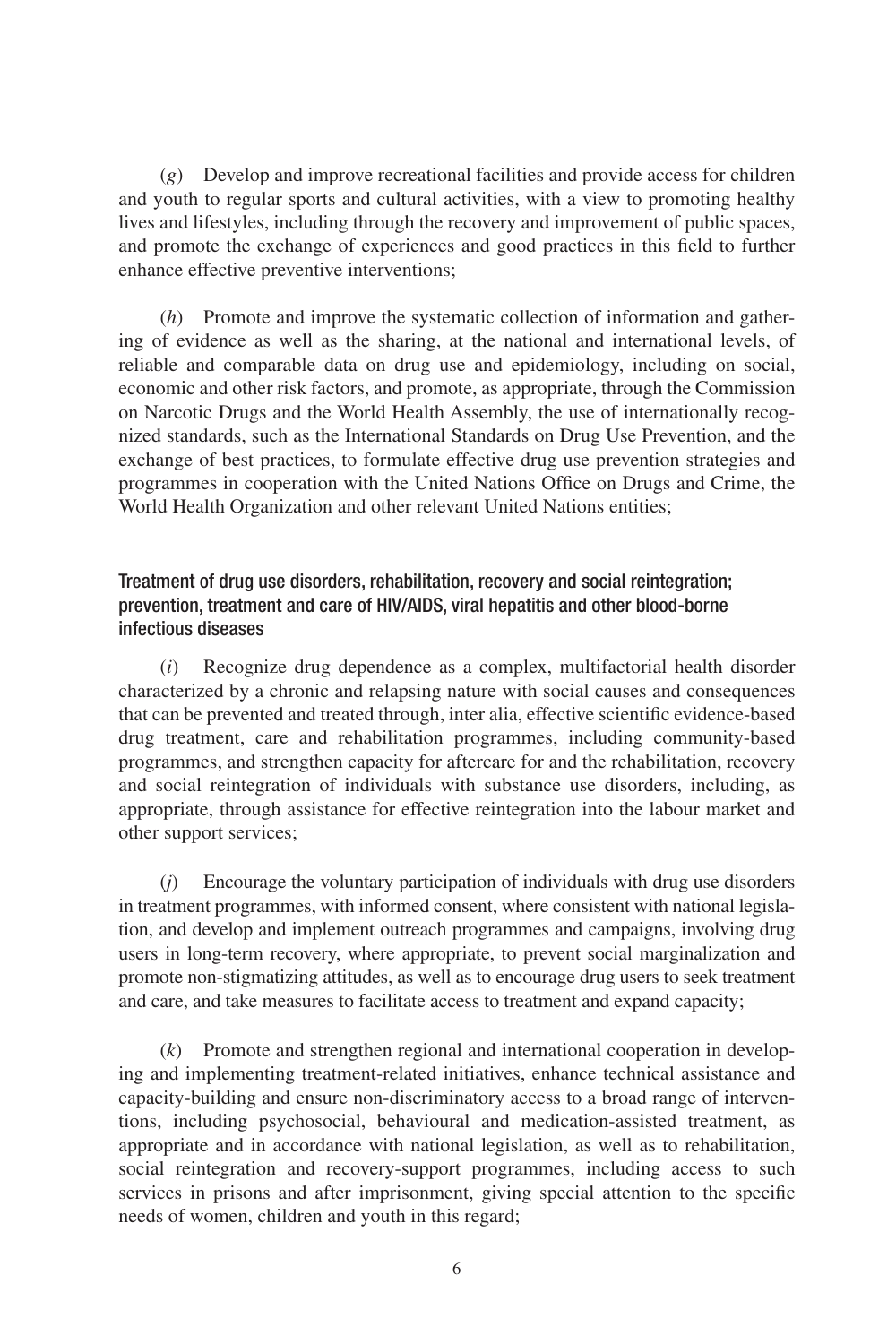(*l*) Develop and strengthen, as appropriate, the capacity of health, social and law enforcement and other criminal justice authorities to cooperate, within their mandates, in the implementation of comprehensive, integrated and balanced responses to drug abuse and drug use disorders, at all levels of government;

(*m*) Promote the inclusion in national drug policies, in accordance with national legislation and as appropriate, of elements for the prevention and treatment of drug overdose, in particular opioid overdose, including the use of opioid receptor antagonists such as naloxone to reduce drug-related mortality;

(*n*) Promote cooperation with and technical assistance to the States most affected by the transit of drugs in developing and implementing comprehensive and integrated policies to address, where appropriate, the impact of illicit drug trafficking on increasing drug use in such States, including by reinforcing national programmes aimed at prevention, early intervention, treatment, care, rehabilitation and social reintegration;

(*o*) Invite relevant national authorities to consider, in accordance with their national legislation and the three international drug control conventions, including in national prevention, treatment, care, recovery, rehabilitation and social reintegration measures and programmes, in the context of comprehensive and balanced drug demand reduction efforts, effective measures aimed at minimizing the adverse public health and social consequences of drug abuse, including appropriate medication-assisted therapy programmes, injecting equipment programmes, as well as antiretroviral therapy and other relevant interventions that prevent the transmission of HIV, viral hepatitis and other blood-borne diseases associated with drug use, as well as consider ensuring access to such interventions, including in treatment and outreach services, prisons and other custodial settings, and promoting in that regard the use, as appropriate, of the technical guide for countries to set targets for universal access to HIV prevention, treatment and care for injecting drug users, issued by the World Health Organization, the United Nations Office on Drugs and Crime and the Joint United Nations Programme on HIV/AIDS;

(*p*) Promote and implement the standards on the treatment of drug use disorders developed by the United Nations Office on Drugs and Crime and the World Health Organization and other relevant international standards, as appropriate and in accordance with national legislation and the international drug control conventions, and provide guidance, assistance and training to health professionals on their appropriate use, and consider developing standards and accreditation for services at the domestic level to ensure qualified and scientific evidence-based responses;

(*q*) Intensify, as appropriate, the meaningful participation of and support and training for civil society organizations and entities involved in drug-related health and social treatment services, in accordance with national legislation and in the framework of integrated and coordinated national drug policies, and encourage efforts by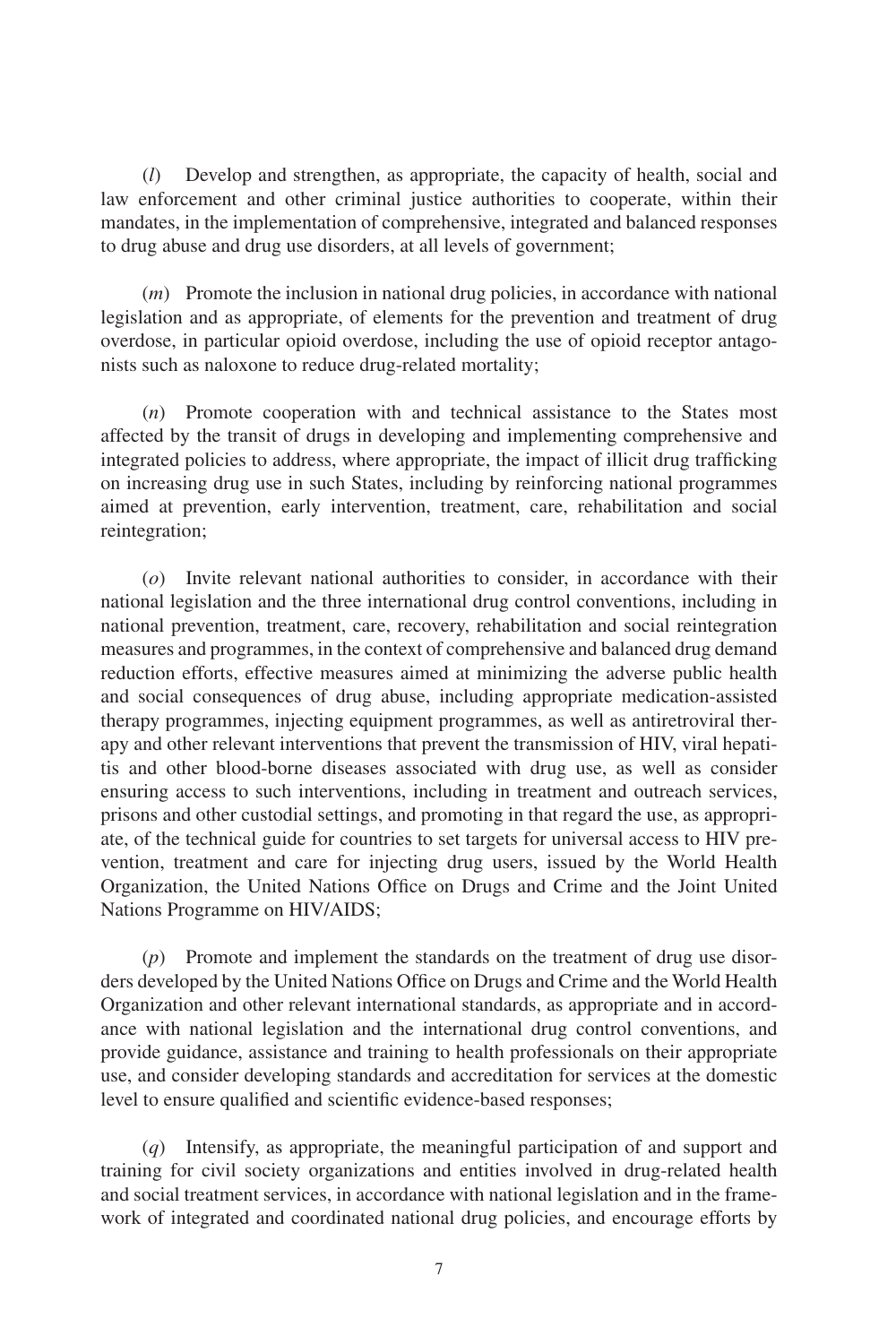civil society and the private sector to develop support networks for prevention and treatment, care, recovery, rehabilitation and social reintegration in a balanced and inclusive manner;

(*r*) Encourage the United Nations Office on Drugs and Crime and the International Narcotics Control Board to strengthen cooperation with the World Health Organization and other competent United Nations entities, within their respective mandates, as part of a comprehensive, integrated and balanced approach to strengthening health and social welfare measures in addressing the world drug problem, including through effective prevention, early intervention, treatment, care, recovery, rehabilitation and social reintegration, in cooperation, as appropriate, with civil society and the scientific community, and to keep the Commission on Narcotic Drugs appropriately updated.

## Operational recommendations on ensuring the availability of and access to controlled substances exclusively for medical and scientific purposes, while preventing their diversion

2. We reiterate our strong commitment to improving access to controlled substances for medical and scientific purposes by appropriately addressing existing barriers in this regard, including those related to legislation, regulatory systems, health-care systems, affordability, the training of health-care professionals, education, awareness-raising, estimates, assessment and reporting, benchmarks for consumption of substances under control, and international cooperation and coordination, while concurrently preventing their diversion, abuse and trafficking, and we recommend the following measures:

(*a*) Consider reviewing, within the framework of national legal systems, domestic legislation and regulatory and administrative mechanisms, as well as procedures including domestic distribution channels, with the aim of simplifying and streamlining those processes and removing unduly restrictive regulations and impediments, where they exist, to ensure access to controlled substances for medical and scientific purposes, including for the relief of pain and suffering, as required by the three international drug control conventions and defined by national legislation, while preventing their diversion, abuse and trafficking, and encourage the exchange of information, lessons learned and best practices in designing and implementing regulatory, financial, educational, administrative and other related measures;

(*b*) Strengthen, as appropriate, the proper functioning of national control systems and domestic assessment mechanisms and programmes, in cooperation with the International Narcotics Control Board, the United Nations Office on Drugs and Crime, the World Health Organization and other relevant United Nations system agencies, to identify, analyse and remove impediments to the availability and accessibility of controlled substances for medical and scientific purposes, within appropriate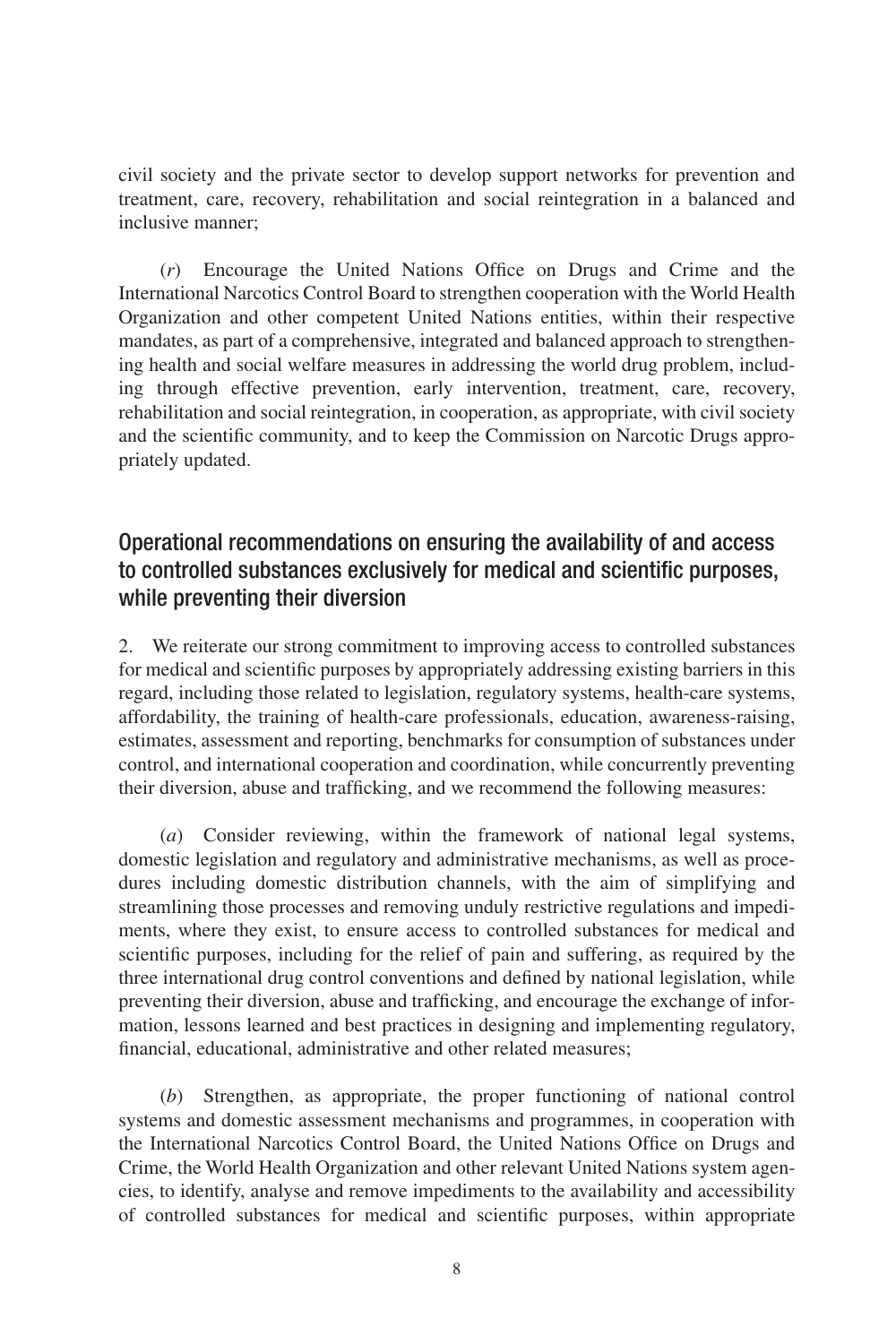control mechanisms, as required by the three international drug control conventions and taking into account the publication entitled "Ensuring Balance in National Policies on Controlled Substances: Guidance for Availability and Accessibility of Controlled Medicines" and, for that purpose, consider the provision of technical and financial assistance, upon request, to developing countries;

(*c*) Expedite, in accordance with national legislation, the process of issuing import and export authorizations for controlled substances for medical and scientific purposes by using the above-mentioned guidance and the International Import and Export Authorization System of the International Narcotics Control Board;

(*d*) Address, at the national and international levels, issues related to the affordability of controlled substances for medical and scientific purposes, while ensuring their quality, safety and efficacy, including limited financial resources and problems in sourcing with regard to these substances, including in cooperation, as appropriate, with the private sector through, inter alia and where needed, expanding the national coverage of distribution networks to rural areas, addressing the link with government regulations, licences and taxation and allowing appropriately trained and qualified professionals to prescribe, dispense and administer controlled medicines based on their general professional licence, as well as, where appropriate, the manufacture of generic pharmaceutical preparations that are bioequivalent and cost-effective;

(*e*) Take measures, in accordance with national legislation, to provide capacitybuilding and training, including with the support of relevant United Nations entities such as the World Health Organization and the United Nations Office on Drugs and Crime, targeted at competent national authorities and health-care professionals, including pharmacists, on adequate access to and use of controlled substances for medical and scientific purposes, including the relief of pain and suffering, consider the development and wider implementation of relevant clinical guidelines on the rational use of controlled medicines, and conduct appropriate awareness-raising campaigns under the coordination of relevant national health authorities and in cooperation with other relevant stakeholders;

(*f*) Develop national supply management systems for controlled substances that comprise selection, quantification, procurement, storage, distribution and use, strengthen the capacity of competent national authorities to adequately estimate and assess the need for controlled substances and paying special attention to essential medicines, as defined by national legislation, taking due note of the *Guide on*  Estimating Requirements for Substances under International Control,<sup>9</sup> and enhance domestic data-collection mechanisms in order to present the International Narcotics Control Board with estimates on the consumption of drugs used for medical and scientific purposes;

<sup>9</sup> International Narcotics Control Board and World Health Organization (Vienna, 2012).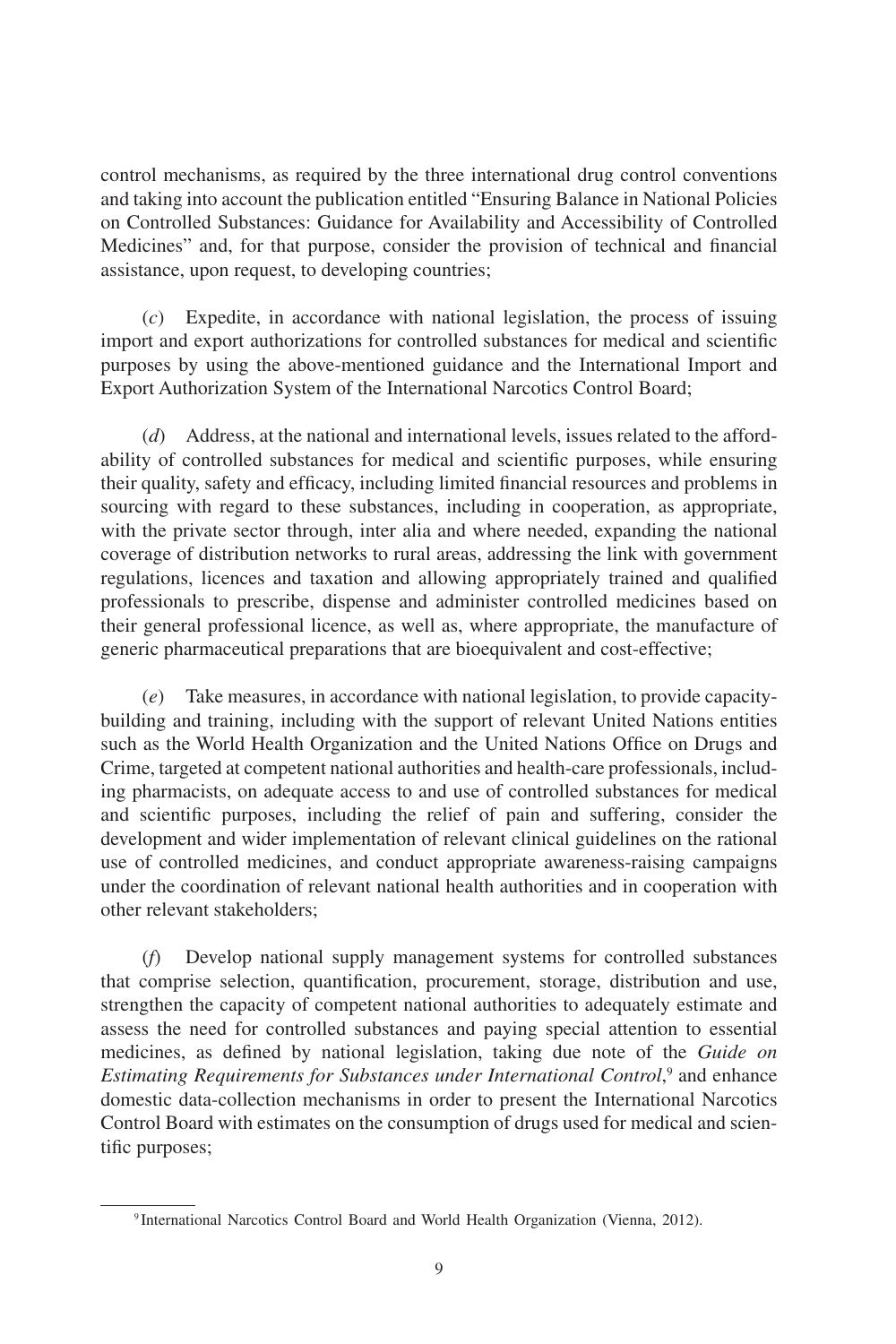(*g*) Continue to regularly update the Model Lists of Essential Medicines of the World Health Organization, enhance collaboration among Member States and the treaty bodies with scheduling responsibilities, leading to informed and coordinated scheduling decisions by the Commission on Narcotic Drugs that take due account of all relevant aspects to ensure that the objectives of the conventions are met, and review national lists of controlled substances and national lists of essential medicines, as appropriate.

## Operational recommendations on supply reduction and related measures; effective law enforcement; responses to drug-related crime; and countering money-laundering and promoting judicial cooperation

3. We reiterate our commitment to protecting the safety and assuring the security of individuals, societies and communities by intensifying our efforts to prevent and counter the illicit cultivation, production and manufacture of and trafficking in narcotic drugs and psychotropic substances, as well as drug-related crime and violence, through, inter alia, more effective drug-related crime prevention and law enforcement measures, as well as by addressing links with other forms of organized crime, including money-laundering, corruption and other criminal activities, mindful of their social and economic causes and consequences, and we recommend the following measures:

## Prevention of drug-related crime

(*a*) Strengthen multidisciplinary measures at the international, regional, national, and local and community levels to prevent drug-related crime, violence, victimization and corruption and foster social development and inclusiveness, integrate such measures into overall law enforcement efforts and comprehensive policies and programmes, and promote a culture of lawfulness, as described in the Doha Declaration on Integrating Crime Prevention and Criminal Justice into the Wider United Nations Agenda to Address Social and Economic Challenges and to Promote the Rule of Law at the National and International Levels, and Public Participation;<sup>10</sup>

(*b*) Promote comprehensive supply reduction efforts that include preventive measures addressing, inter alia, the criminal justice and socioeconomic-related factors that may facilitate, drive, enable and perpetuate organized crime and drug-related crime;

(*c*) Promote data collection, research and the sharing of information, as well as the exchange of best practices on preventing and countering drug-related crime and on drug supply reduction measures and practices, in order to enhance the effectiveness of criminal justice responses, within the framework of applicable law;

<sup>10</sup>Resolution 70/174, annex.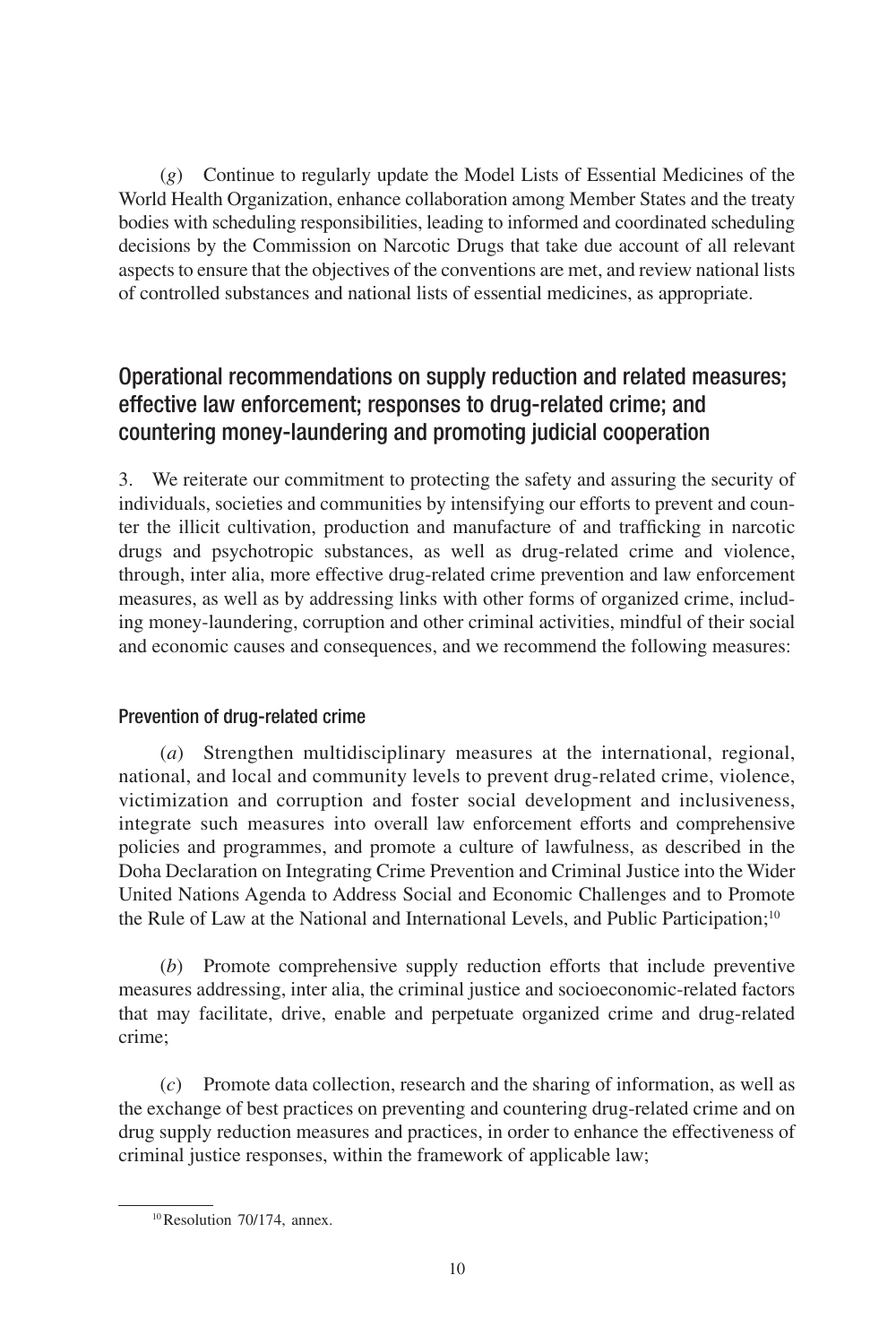### Countering illicit traffic in narcotic drugs and psychotropic substances

(*d*) Increase cooperation at all levels and enhance measures to prevent and significantly and measurably reduce or eliminate the illicit cultivation of opium poppy, coca bush and cannabis plant used for the production of narcotic drugs and psychotropic substances, including through eradication, within the framework of sustainable crop control strategies and measures;

(*e*) Monitor current trends and drug trafficking routes and share experiences, best practices and lessons learned, in order to prevent and counter the misuse of international trade for illicit drug-related activities, and note the success achieved through United Nations Office on Drugs and Crime operational initiatives, including initiatives aimed at countering the exploitation of freight containers for drug trafficking and at preventing and countering the diversion of precursors for illicit use and illicit financial flows stemming from drug trafficking and related crimes, as well as other technical assistance activities;

(*f*) Promote and strengthen the exchange of information and, as appropriate, drug-related criminal intelligence among law enforcement and border control agencies, including through the United Nations Office on Drugs and Crime multilateral portals and regional information centres and networks, and promote joint investigations and coordinate operations, in conformity with national legislation, and training programmes at all levels, in order to identify, disrupt and dismantle organized criminal groups operating transnationally that are involved in any activities related to the illicit production of and trafficking in narcotic drugs and psychotropic substances and the diversion of their precursors and related money-laundering;

(*g*) Strengthen coordinated border management strategies, as well as the capacity of border control and law enforcement and prosecutorial agencies, including through technical assistance, upon request, including and where appropriate, the provision of equipment and technology, along with necessary training and maintenance support, in order to prevent, monitor and counter trafficking in drugs, trafficking in precursors and other drug-related crimes such as trafficking in firearms, illicit financial flows, smuggling of bulk cash and money-laundering;

(*h*) Enhance the capacity of law enforcement and criminal justice agencies in forensic science in the context of drug investigations, including the quality and capacity of drug analysis laboratories to gather, preserve and present forensic evidence to effectively prosecute drug-related offences through considering, inter alia, the provision of advanced detection equipment, scanners, testing kits, reference samples, forensic laboratories and training, as requested;

(*i*) Strengthen regional, subregional and international cooperation in criminal matters, as appropriate, including judicial cooperation in the areas of, inter alia, extradition, mutual legal assistance and transfer of proceedings, in accordance with the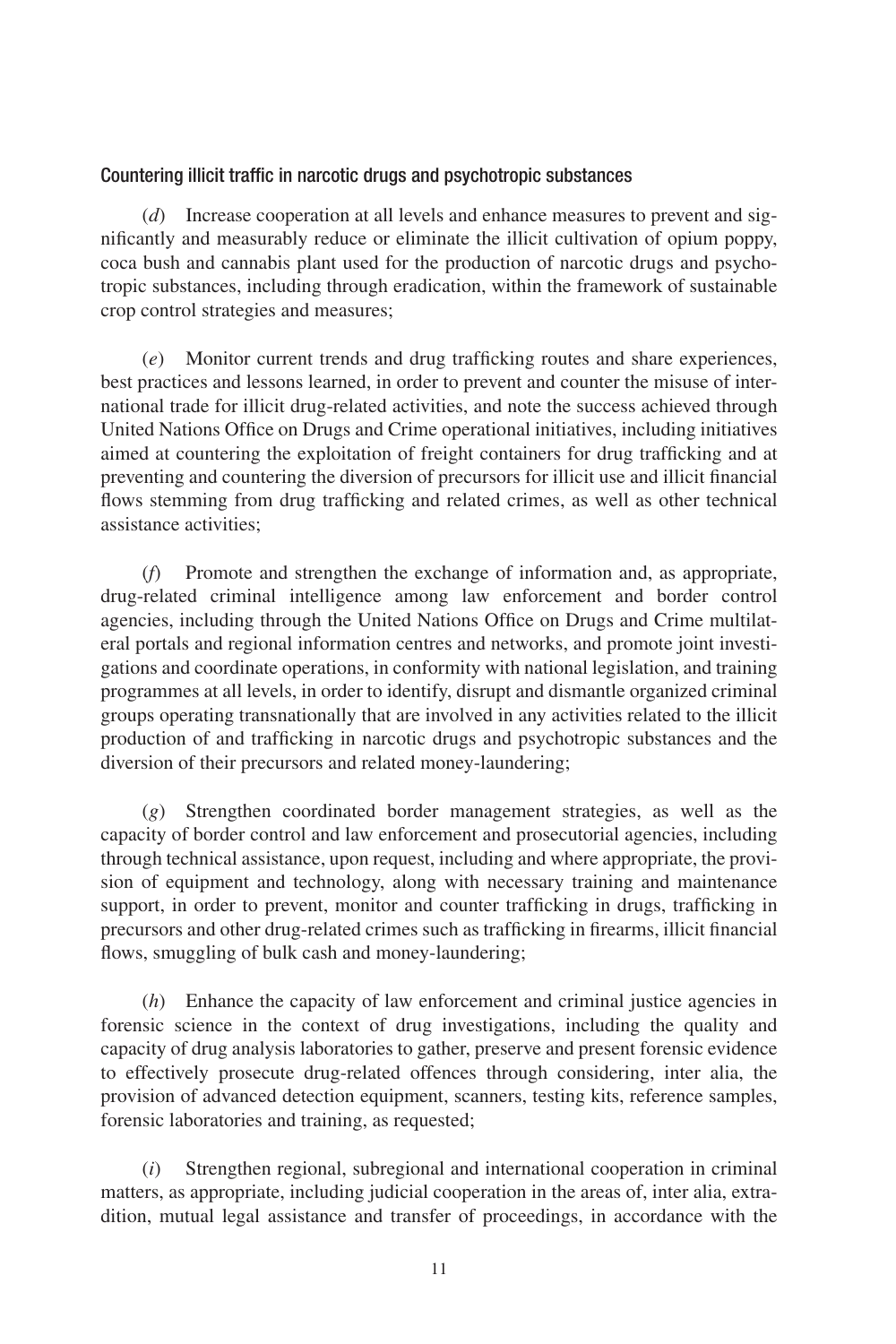international drug control conventions and other international legal instruments and national legislation, and strive to provide appropriate resources to national competent authorities, including through the provision of targeted technical assistance to requesting countries;

(*j*) Maximize the effectiveness of law enforcement measures against organized criminal groups and individuals involved in drug-related crimes, including by placing appropriate focus within our respective jurisdictions on those responsible for illicit activities of a larger scale or more serious nature;

## Addressing links with other forms of organized crime, including money-laundering, corruption and other criminal activities

(*k*) Respond to the serious challenges posed by the increasing links between drug trafficking, corruption and other forms of organized crime, including trafficking in persons, trafficking in firearms, cybercrime and money-laundering, and, in some cases, terrorism, including money-laundering in connection with the financing of terrorism, by using an integrated, multidisciplinary approach, such as through promoting and supporting reliable data collection, research and, as appropriate, intelligence- and analysis-sharing to ensure effective policymaking and interventions;

(*l*) Encourage the use of existing subregional, regional and international cooperation mechanisms to combat all forms of drug-related crime, wherever committed, including, in some cases, violent crimes related to gangs, including by enhancing international cooperation to successfully counter and dismantle organized criminal groups, including those operating transnationally;

(*m*) Strengthen national, regional and international measures and, as appropriate, rules and regulations aimed at enhancing operational cooperation to prevent transnational organized criminal networks involved in illicit drug-related activities from trafficking and acquiring firearms, their parts and components and ammunition, explosives and other related material;

(*n*) Consider ratifying or acceding to relevant international legal instruments, including the United Nations Convention against Transnational Organized Crime and the Protocols thereto,11 the United Nations Convention against Corruption<sup>12</sup> and the international conventions and protocols related to countering terrorism, and call upon States parties to take measures to more effectively implement those international legal instruments;

(*o*) Continue to foster international cooperation by implementing the provisions against money-laundering contained in all relevant international and multilateral

<sup>11</sup>United Nations, *Treaty Series*, vols. 2225, 2237, 2241 and 2326, No. 39574.

<sup>12</sup> Ibid., vol. 2349, No. 42146.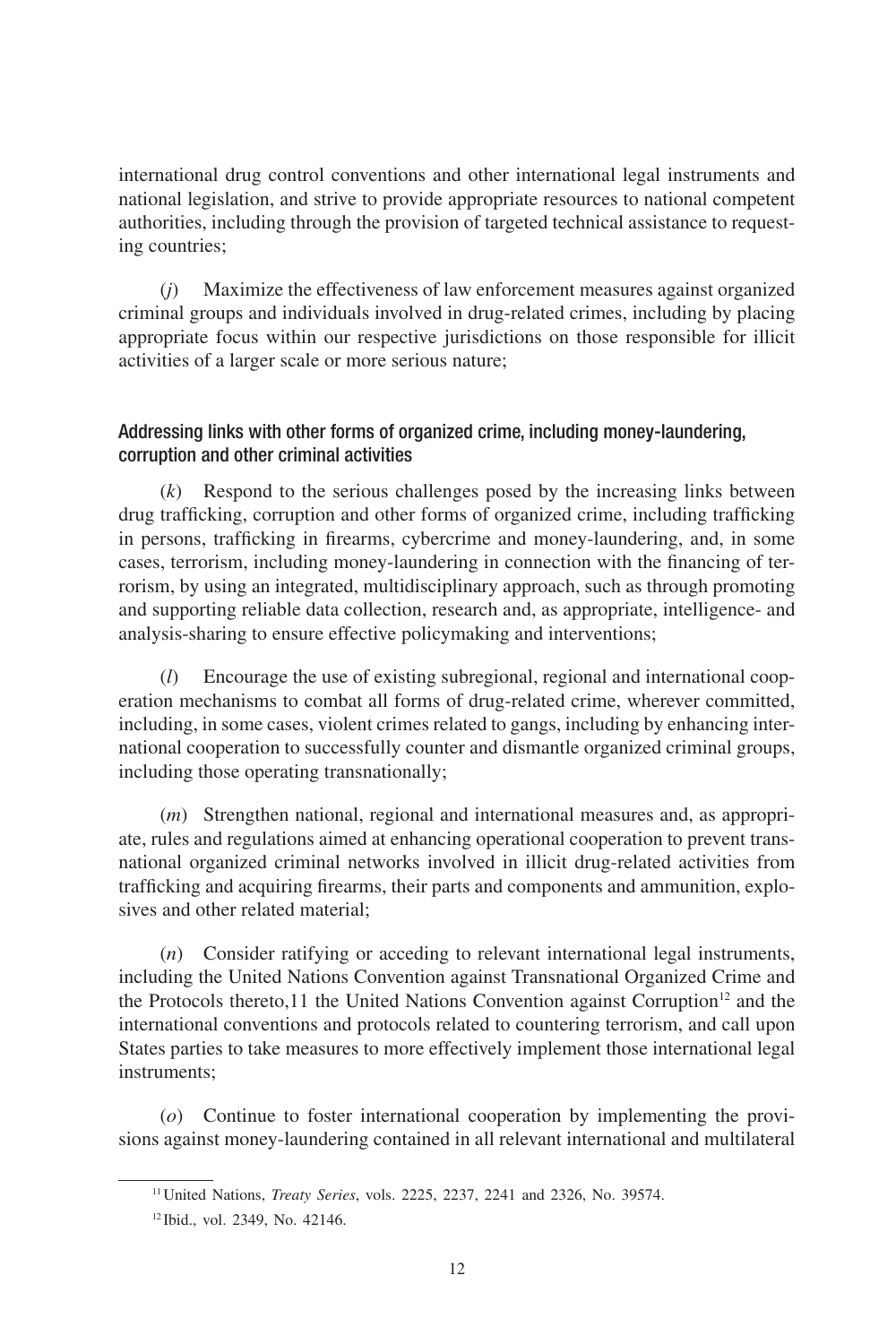instruments, such as the 1988 Convention, the Organized Crime Convention and the Convention against Corruption and, in accordance with national legislation, the Financial Action Task Force Recommendations on money-laundering;<sup>13</sup>

(*p*) Strengthen and utilize existing and relevant regional, as appropriate, subregional and international networks for the exchange of operational information to prevent and counter money-laundering, illicit financial flows and terrorist financing;

(*q*) Develop and strengthen, as appropriate, mechanisms of domestic coordination and timely and efficient information-sharing between authorities involved in identifying and countering drug trafficking, diversion of precursors and related moneylaundering, integrate financial investigations more thoroughly into interdiction operations to identify individuals and companies involved in such activities, and encourage, in accordance with national legislation, cooperation with the private sector, including financial institutions, designated non-financial businesses and professions, as well as providers of money or value transfer services, to identify suspicious transactions, with a view to further investigating and disrupting the drug trafficking business model;

(*r*) Enhance national, regional, subregional, interregional and international capacity to prevent and counter money-laundering and illicit financial flows stemming from drug trafficking and related crimes, including, as appropriate, through detection, investigation and prosecution of such activities, with a view to effectively addressing safe havens, and identify and mitigate money-laundering risks linked to new technologies, as well as emerging money-laundering methods and techniques, by using, inter alia, existing United Nations Office on Drugs and Crime technical assistance tools;

(*s*) Develop and strengthen bilateral, subregional and international mechanisms to share information among competent authorities and promote their cooperation to effectively and in a timely manner identify, trace, freeze, seize and confiscate assets and proceeds of drug-related crime and ensure their disposal, including sharing, in accordance with the 1988 Convention, as well as their return, in appropriate drugrelated corruption cases, in the framework of the Convention against Corruption, or, as appropriate, in cases of drug-related crimes involving transnational organized groups, consistent with the Organized Crime Convention; and encourage the timely sharing of operational information among relevant law enforcement and prosecutorial agencies and financial intelligence units;

Promote effective measures capable of addressing the links between drugrelated crimes and corruption, as well as obstruction of justice, including through the intimidation of justice officials, as a part of national anti-corruption and drug control strategies;

<sup>13</sup>Financial Action Task Force, *International Standards on Combating Money Laundering and the Financing of Terrorism and Proliferation* (Paris, 2015).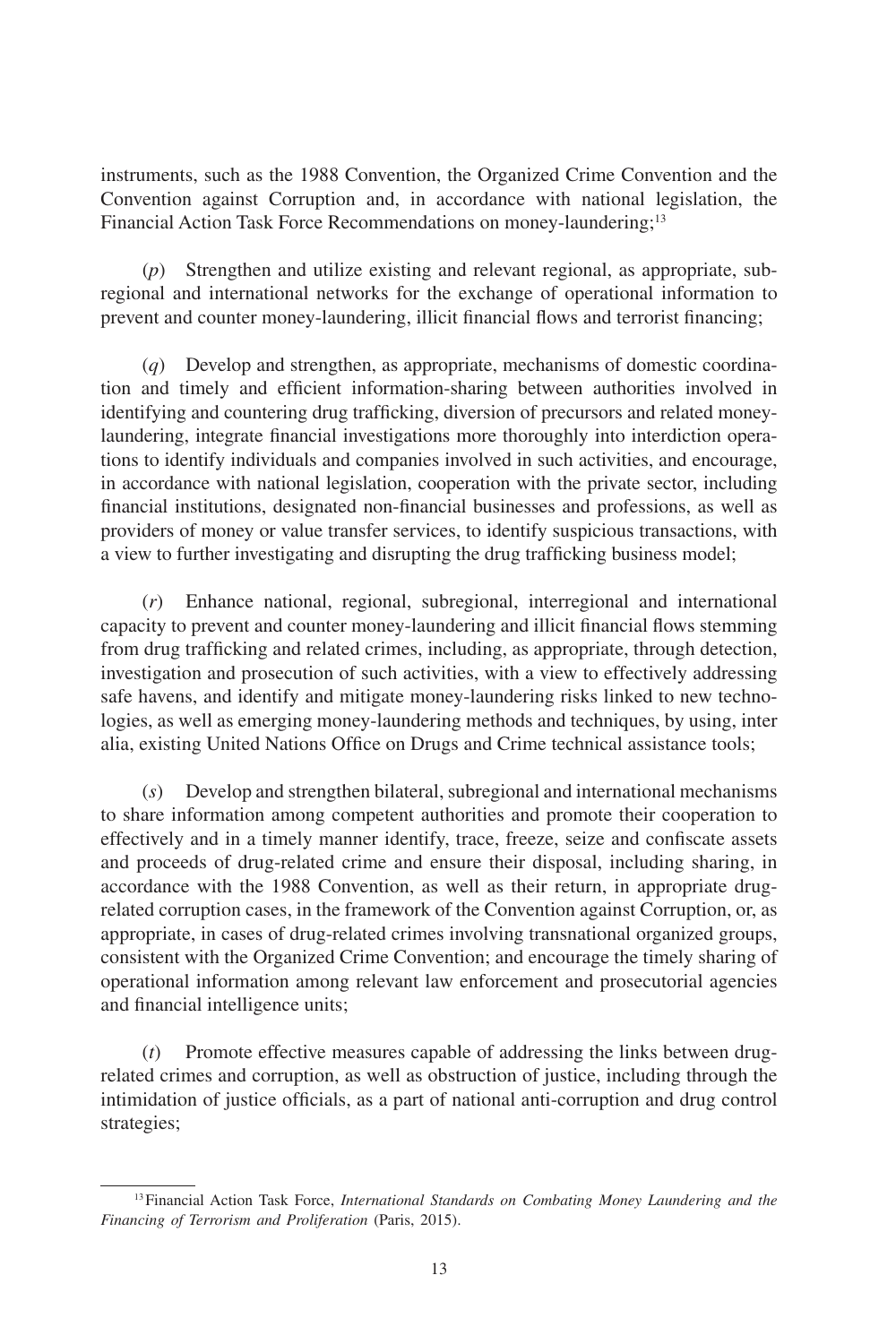(*u*) Improve the availability and quality of statistical information and analysis of illicit drug cultivation, production and manufacturing, drug trafficking, moneylaundering and illicit financial flows, including for appropriate reflection in reports of the United Nations Office on Drugs and Crime and the International Narcotics Control Board, in order to better measure and evaluate the impact of such crimes and to further enhance the effectiveness of criminal justice responses in that regard.

## Operational recommendations on cross-cutting issues: drugs and human rights, youth, children, women and communities

4. We reiterate our commitment to respecting, protecting and promoting all human rights, fundamental freedoms and the inherent dignity of all individuals and the rule of law in the development and implementation of drug policies, and we recommend the following measures:

## Drugs and human rights, youth, women, children, vulnerable members of society, and communities

(*a*) Enhance the knowledge of policymakers and the capacity, as appropriate, of relevant national authorities on various aspects of the world drug problem in order to ensure that national drug policies, as part of a comprehensive, integrated and balanced approach, fully respect all human rights and fundamental freedoms and protect the health, safety and well-being of individuals, families, vulnerable members of society, communities and society as a whole, and to that end encourage cooperation with and among the United Nations Office on Drugs and Crime, the International Narcotics Control Board, the World Health Organization and other relevant United Nations entities, within their respective mandates, including those relevant to the above-mentioned issues, and relevant regional and international organizations, as well as with civil society and the private sector, as appropriate;

(*b*) Ensure non-discriminatory access to health, care and social services in prevention, primary care and treatment programmes, including those offered to persons in prison or pretrial detention, which are to be on a level equal to those available in the community, and ensure that women, including detained women, have access to adequate health services and counselling, including those particularly needed during pregnancy;

(*c*) Promote effective supervision of drug treatment and rehabilitation facilities by competent domestic authorities to ensure adequate quality of drug treatment and rehabilitation services and to prevent any possible acts of cruel, inhuman or degrading treatment or punishment, in accordance with domestic legislation and applicable international law;

(*d*) Continue to identify and address protective and risk factors, as well as the conditions that continue to make women and girls vulnerable to exploitation and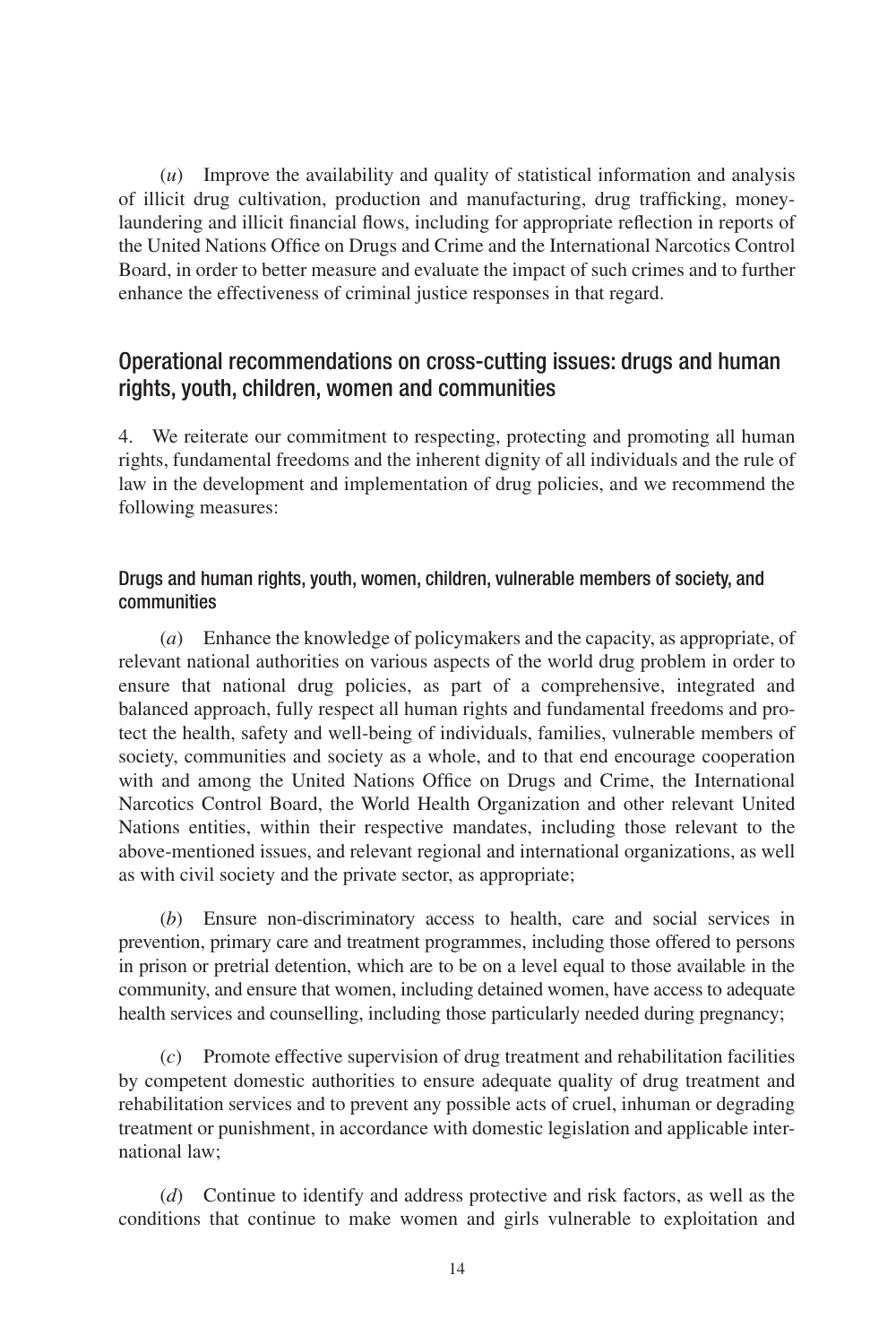participation in drug trafficking, including as couriers, with a view to preventing their involvement in drug-related crime;

(*e*) Promote, in accordance with domestic legislation, effective coordination among the justice, education and law enforcement sectors and social services to ensure that the specific needs, including mental and physical needs, of underage drug offenders and children affected by drug-related crime are appropriately considered, including in criminal justice proceedings where required, including by providing those in need with drug treatment and related support services;

(*f*) Implement age-appropriate practical measures, tailored to the specific needs of children, youth and other vulnerable members of society, in the legislative, administrative, social, economic, cultural and educational sectors, including measures to provide them with opportunities for healthy and self-sustained lives, in order to prevent their abuse of narcotic drugs and psychotropic substances, and address their involvement, use and exploitation in the illicit cultivation of crops, production and manufacturing of and trafficking in narcotic drugs, psychotropic substances and other forms of drug-related crime, including urban crime, youth and gang-related violence and crime, fulfilling the obligations as States parties to the Convention on the Rights of the Child<sup>14</sup> and taking into account the United Nations Guidelines for the Prevention of Juvenile Delinquency (the Riyadh Guidelines);<sup>15</sup>

(*g*) Mainstream a gender perspective into and ensure the involvement of women in all stages of the development, implementation, monitoring and evaluation of drug policies and programmes, develop and disseminate gender-sensitive and age-appropriate measures that take into account the specific needs and circumstances faced by women and girls with regard to the world drug problem and, as States parties, implement the Convention on the Elimination of All Forms of Discrimination against Women;<sup>16</sup>

(*h*) Consider, on a voluntary basis, when furnishing information to the Commission on Narcotic Drugs pursuant to the three international drug control conventions and relevant Commission resolutions, the inclusion of information concerning, inter alia, the promotion of human rights and the health, safety and welfare of all individuals, communities and society in the context of their domestic implementation of these conventions, including recent developments, best practices and challenges;

(*i*) Ensure that measures to prevent the illicit cultivation of and to eradicate plants containing narcotic and psychotropic substances respect fundamental human rights, take due account of traditional licit uses, where there is historical evidence of such use, and of the protection of the environment, in accordance with the three

<sup>14</sup>United Nations, *Treaty Series*, vol. 1577, No. 27531.

<sup>&</sup>lt;sup>15</sup> Resolution 45/112, annex.

<sup>16</sup>United Nations, *Treaty Series*, vol. 1249, No. 20378.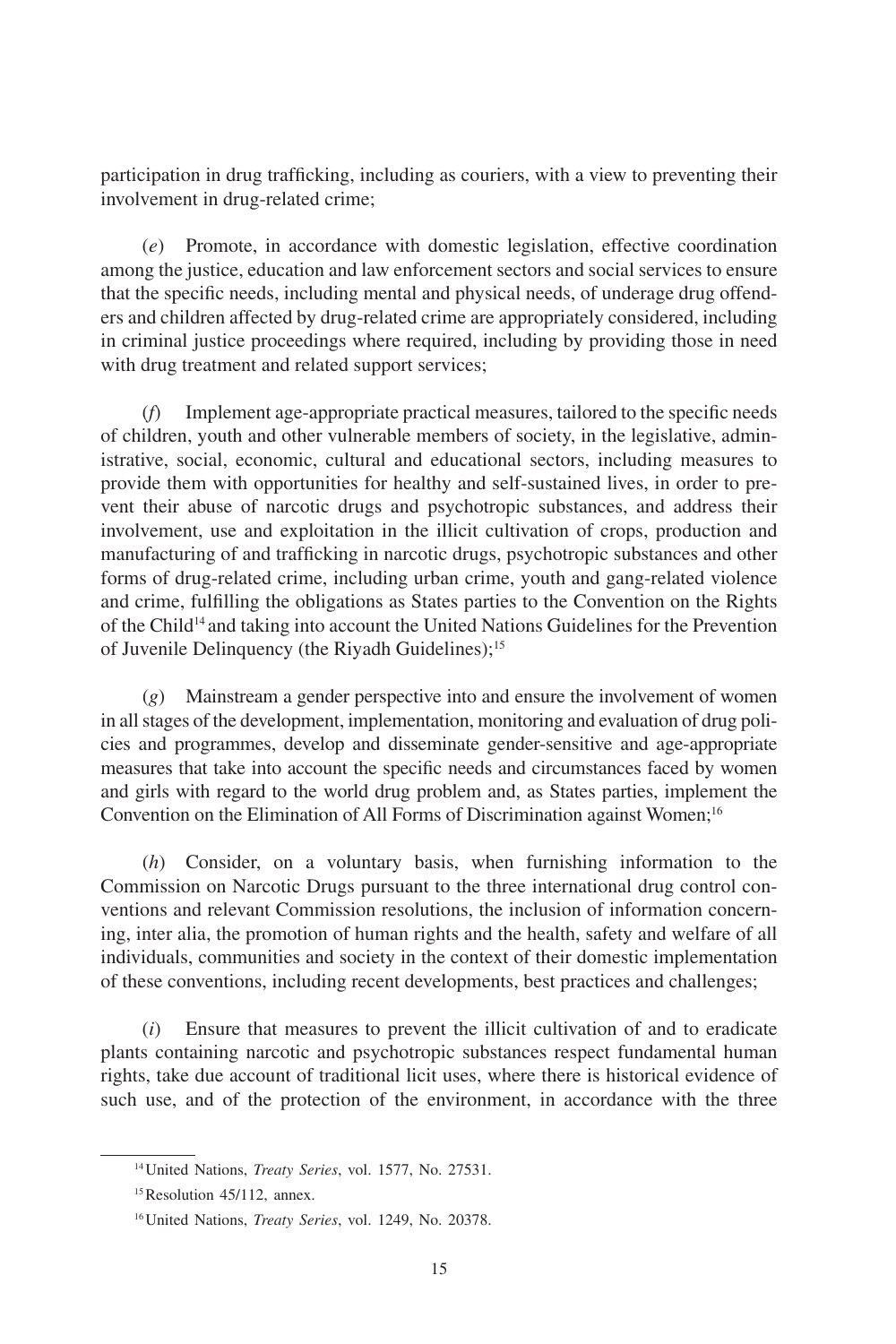international drug control conventions, and also take into account, as appropriate and in accordance with national legislation, the United Nations Declaration on the Rights of Indigenous Peoples;<sup>17</sup>

### Proportionate and effective policies and responses, as well as legal guarantees and safeguards pertaining to criminal justice proceedings and the justice sector

(*j*) Encourage the development, adoption and implementation, with due regard for national, constitutional, legal and administrative systems, of alternative or additional measures with regard to conviction or punishment in cases of an appropriate nature, in accordance with the three international drug control conventions and taking into account, as appropriate, relevant United Nations standards and rules, such as the United Nations Standard Minimum Rules for Noncustodial Measures (the Tokyo Rules);18

(*k*) Consider sharing, through the Commission on Narcotic Drugs, information, lessons learned, experiences and best practices on the design, implementation and results of national criminal justice policies, including, as appropriate, domestic practices on proportional sentencing, related to the implementation of the three international drug control conventions, including article 3 of the 1988 Convention;

(*l*) Promote proportionate national sentencing policies, practices and guidelines for drug-related offences whereby the severity of penalties is proportionate to the gravity of offences and whereby both mitigating and aggravating factors are taken into account, including the circumstances enumerated in article 3 of the 1988 Convention and other relevant and applicable international law, and in accordance with national legislation;

(*m*) Enhance access to treatment of drug use disorders for those incarcerated and promote effective oversight and encourage, as appropriate, self-assessments of confinement facilities, taking into consideration the United Nations standards and norms on crime prevention and criminal justice, including the United Nations Standard Minimum Rules for the Treatment of Prisoners (the Nelson Mandela Rules),<sup>19</sup> implement, where appropriate, measures aimed at addressing and eliminating prison overcrowding and violence, and provide capacity-building to relevant national authorities;

(*n*) Encourage the taking into account of the specific needs and possible multiple vulnerabilities of women drug offenders when imprisoned, in line with the United Nations Rules for the Treatment of Women Prisoners and Non-custodial Measures for Women Offenders (the Bangkok Rules);<sup>20</sup>

<sup>17</sup>Resolution 61/295, annex.

<sup>18</sup>Resolution 45/110, annex.

<sup>19</sup>Resolution 70/175, annex.

<sup>20</sup>Resolution 65/229, annex.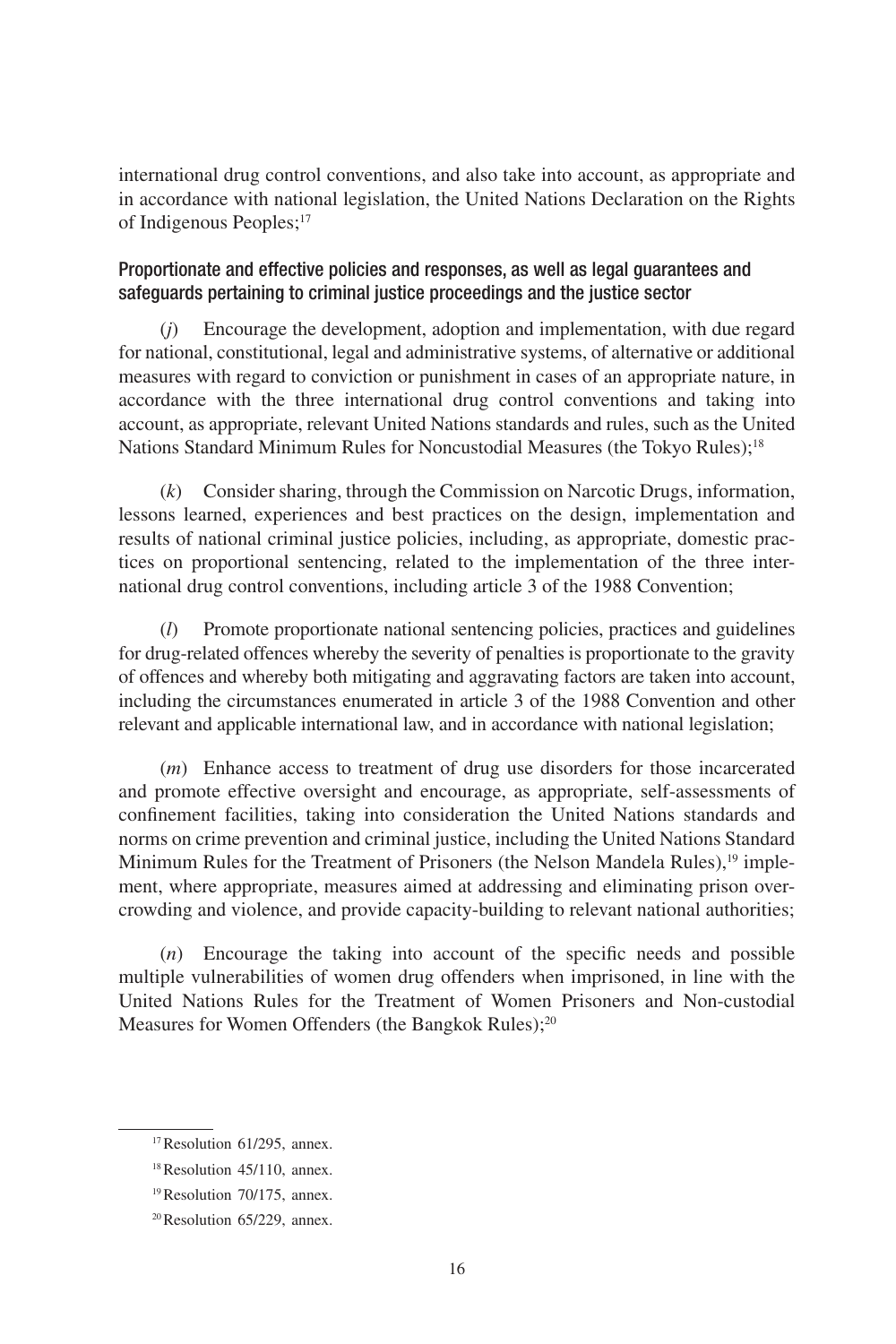(*o*) Promote and implement effective criminal justice responses to drug-related crimes to bring perpetrators to justice that ensure legal guarantees and due process safeguards pertaining to criminal justice proceedings, including practical measures to uphold the prohibition of arbitrary arrest and detention and of torture and other cruel, inhuman or degrading treatment or punishment and to eliminate impunity, in accordance with relevant and applicable international law and taking into account United Nations standards and norms on crime prevention and criminal justice, and ensure timely access to legal aid and the right to a fair trial.

## Operational recommendations on cross-cutting issues in addressing and countering the world drug problem: evolving reality, trends and existing circumstances, emerging and persistent challenges and threats, including new psychoactive substances, in conformity with the three international drug control conventions and other relevant international instruments

5. We reiterate our commitment to strengthening our efforts in addressing and countering emerging and persistent challenges and threats of all aspects of the world drug problem, and note the need to effectively respond to the evolving reality, trends and existing circumstances through comprehensive, integrated and balanced drug control policies and programmes that take into account their transnational implications and that are in conformity with the three international drug control conventions and other relevant international instruments, and to strengthen our international, regional and subregional cooperation, and we recommend the following:

## Addressing new psychoactive substances, amphetamine-type stimulants, including methamphetamine, the diversion of precursors and pre-precursors and the non-medical use and misuse of pharmaceuticals containing narcotic drugs and psychotropic substances

We resolve to strengthen national and international action to address the emerging challenge of new psychoactive substances, including their adverse health consequences, and the evolving threat of amphetamine-type stimulants, including methamphetamine, and underscore the importance of enhancing information-sharing and early warning networks, developing appropriate national legislative, prevention and treatment models and supporting scientific evidence-based review and scheduling of the most prevalent, persistent and harmful substances, we note the importance of preventing the diversion and misuse of pharmaceuticals containing narcotic drugs and psychotropic substances and precursors while ensuring their availability for legitimate purposes, and we recommend the following measures:

(*a*) Encourage the development and implementation of, as appropriate and in accordance with national legislation, comprehensive measures and programmes, as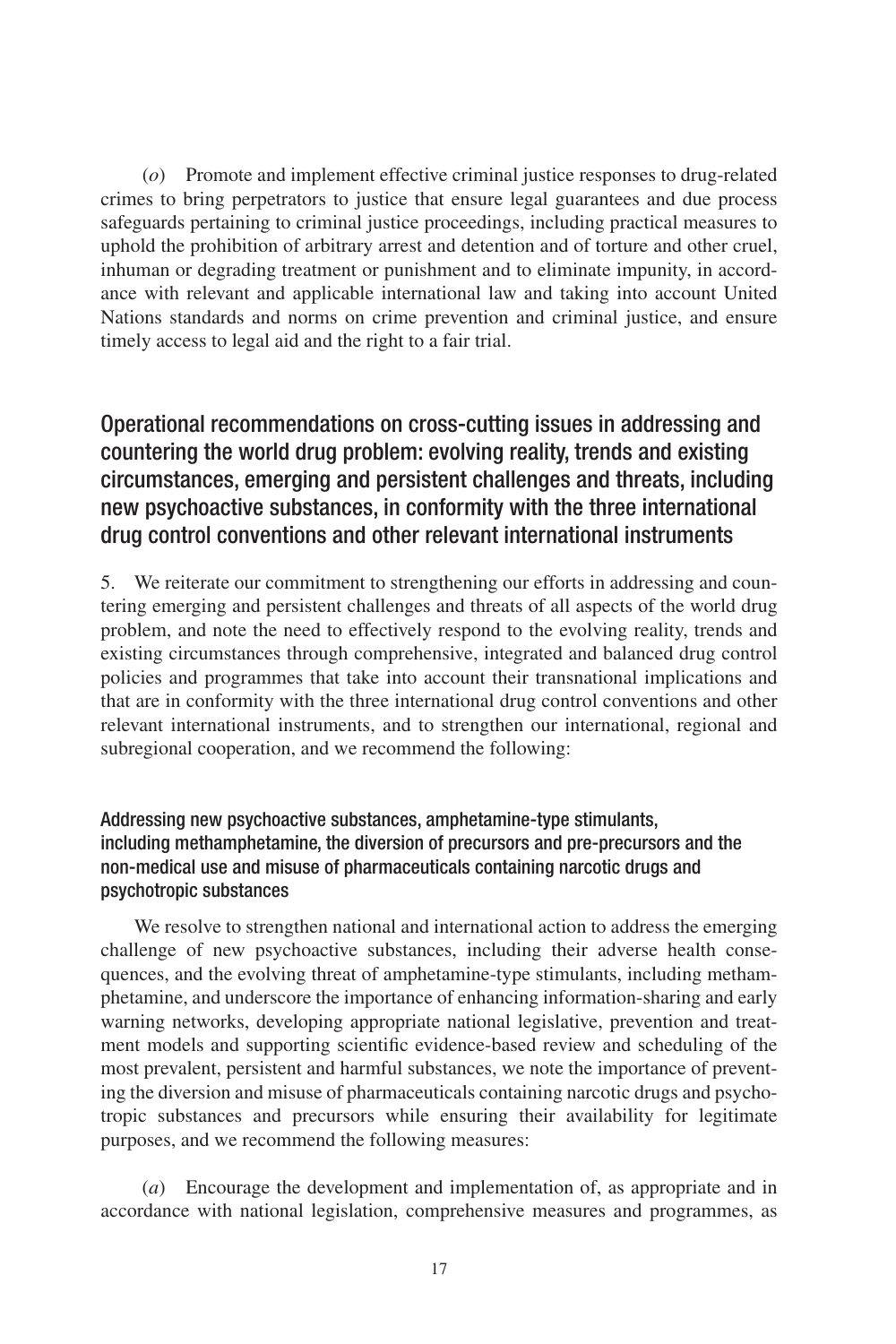outlined in paragraph 1 of the present document, adapt those measures to the risks and challenges posed by the use of new psychoactive substances and amphetamine-type stimulants, including methamphetamine, and the non-medical use and misuse of pharmaceuticals containing narcotic drugs and psychotropic substances, and actively share information on best practices and lessons learned with regard to national healthrelated experiences;

(*b*) Enhance the capacity of law enforcement agencies to detect and identify new psychoactive substances and amphetamine-type stimulants, including methamphetamine, and promote cross-border cooperation and information-sharing to prevent their abuse and diversion, including through the use of existing International Narcotics Control Board and United Nations Office on Drugs and Crime tools and projects;

(*c*) Establish and strengthen partnerships and information exchange with industries, in particular with chemical and pharmaceutical industries and other relevant private sector entities, and encourage the use of the *Guidelines for a Voluntary Code of Practice for the Chemical Industry*, issued by the International Narcotics Control Board, and the Board's model memorandum of understanding between Governments and private sector partners, as and where appropriate, bearing in mind the important role these industries can play in addressing and countering the world drug problem;

#### New psychoactive substances

(*d*) Continue to identify and monitor trends in the composition, production, prevalence and distribution of new psychoactive substances, as well as patterns of use and adverse consequences, and assess the risks to health and safety of individuals and society as a whole and the potential uses of new psychoactive substances for medical and scientific purposes, and on that basis to develop and strengthen domestic and national legislative, regulatory, administrative and operational responses and practices by domestic and national legislative, law enforcement, judiciary, social and welfare, educational and health authorities;

(*e*) Commit to implementing timely, scientific evidence-based control or regulatory measures within national legislative and administrative systems to tackle and manage the challenge of new psychoactive substances, and consider the use of interim steps while substances are under review, such as provisional measures of control, or make public health announcements, as well as share information and expertise on those measures;

(*f*) Share relevant information with, as appropriate, and strengthen the capacity of the World Health Organization, the United Nations Office on Drugs and Crime, the International Narcotics Control Board and other relevant international and regional organizations to prioritize the review of the most prevalent, persistent and harmful new psychoactive substances and to facilitate informed scheduling decisions by the Commission on Narcotic Drugs;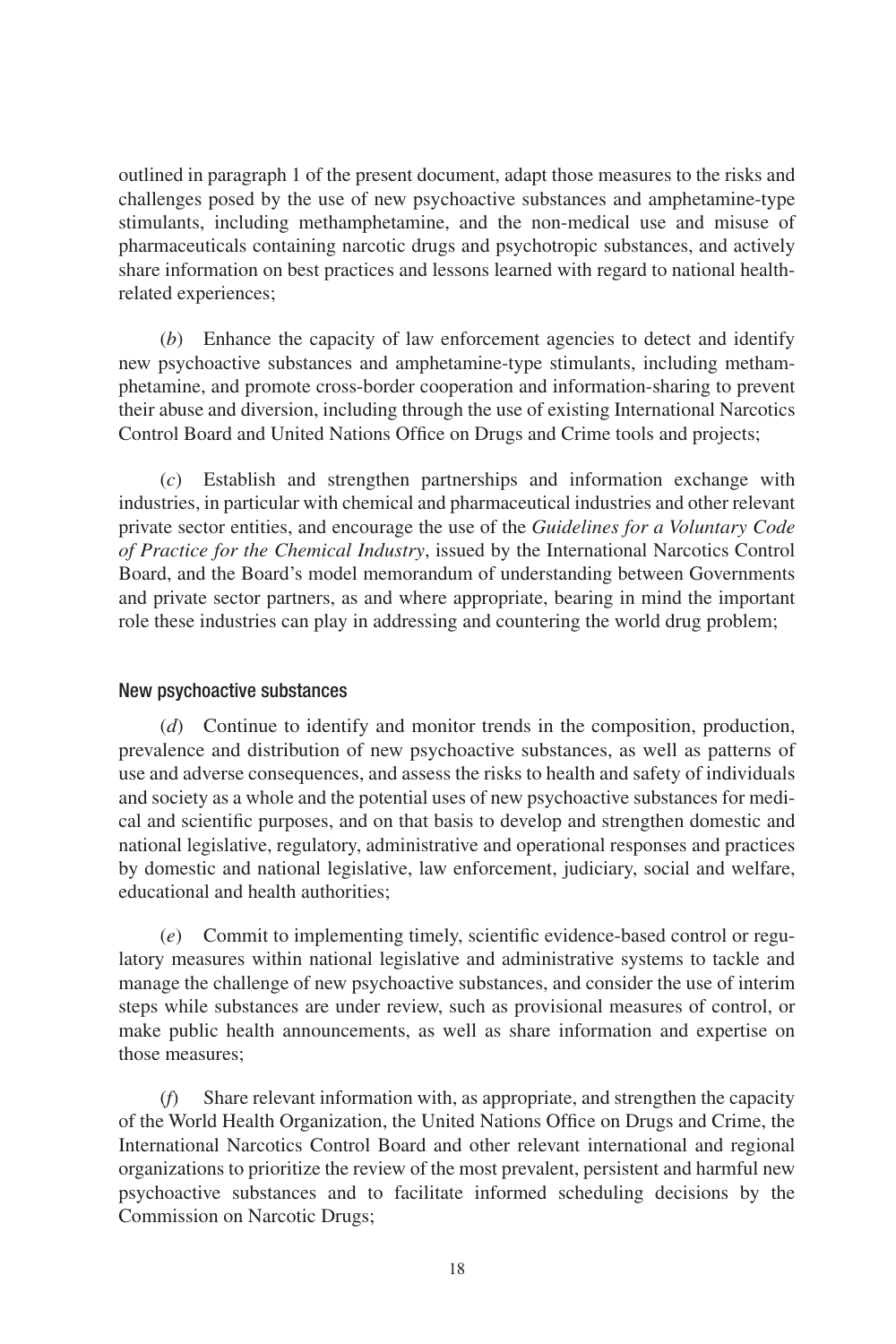(*g*) Actively participate in early warning networks and promote the use of relevant surveillance lists and voluntary controls and the sharing of information through the International Narcotics Control Board, the United Nations Office on Drugs and Crime and the World Health Organization, within their respective mandates, and enhance bilateral, subregional, regional and international cooperation in the identification and reporting of new psychoactive substances and incidents involving such substances and, to that end, strengthen the use of national, regional and international established reporting and information exchange systems, such as, where appropriate, the early warning advisory on new psychoactive substances and the global Synthetics Monitoring: Analysis, Reporting and Trends (SMART) programme of the United Nations Office on Drugs and Crime and Project Ion of the International Narcotics Control Board;

(*h*) Enhance the capacity and effectiveness of national laboratories and promote national and regional cooperation among them, as appropriate, for the detection and identification of new psychoactive substances, including through the use of existing United Nations Office on Drugs and Crime reference standards and assistance activities;

(*i*) Strengthen domestic information-sharing and promote information exchange at the regional and international levels on effective prevention and treatment and related legislative measures in order to support the development of effective, scientific evidence-based responses to the emerging challenge of new psychoactive substances with regard to their adverse social and health consequences;

#### Amphetamine-type stimulants, including methamphetamine

(*j*) Support existing research, collection and scientific analysis of data related to amphetamine-type stimulants through the global SMART programme and relevant International Narcotics Control Board tools, such as Project Prism, and strengthen cooperation at all levels in tackling amphetamine-type stimulants, including methamphetamine;

(*k*) Promote the use, as appropriate, of relevant existing programmes, mechanisms and coordinated operations at all levels and continue the development and sharing of best practices and lessons learned among practitioners with regard to a balanced and integrated approach to the evolving threat of amphetamine-type stimulants;

#### Precursors and pre-precursors

(*l*) Strengthen national, regional and international monitoring of chemicals used in the illicit manufacture of drugs and new psychoactive substances, with a view to more effectively preventing the diversion of and trafficking in those chemicals,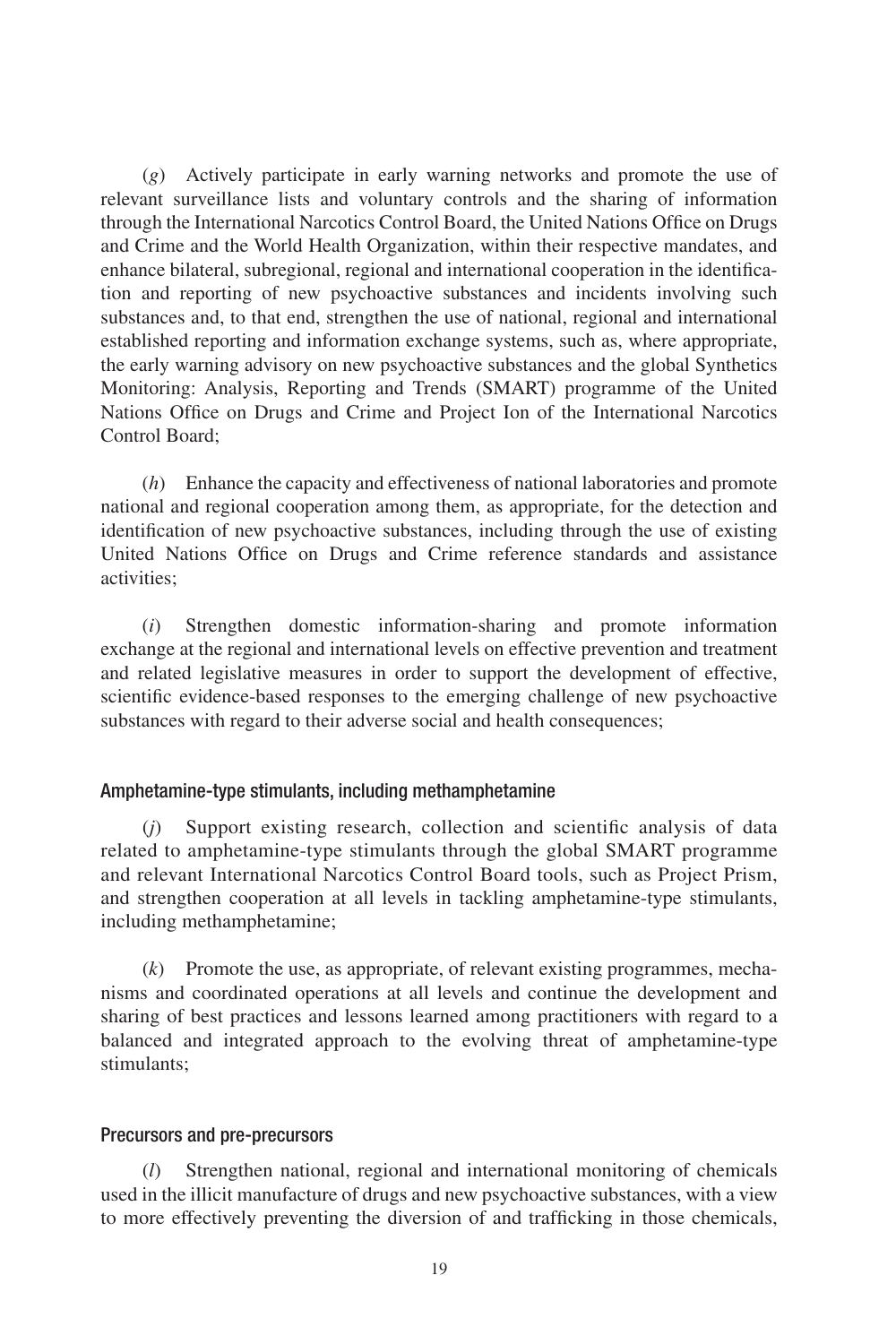while ensuring that the legitimate trade in and use of those chemicals are not adversely affected, including by using national, subregional and international reporting systems and International Narcotics Control Board tools such as Project Prism, the Precursors Incident Communication System and Pre-Export Notification Online (PEN Online);

(*m*) Take appropriate measures to address the diversion and illicit manufacturing of and trafficking in as well as misuse of precursors under international control and to tackle the misuse of pre-precursors and substitute or alternative precursors for illicit drug manufacturing, and enhance voluntary efforts, including voluntary codes of conduct in cooperation with relevant industries and commerce at the national, regional and international levels, including through the use of relevant International Narcotics Control Board tools;

#### Non-medical use and misuse of pharmaceuticals

(*n*) Enhance the sharing of information on the misuse of pharmaceuticals containing narcotic drugs and psychotropic substances, and the quality and consistency of reported data, including through the annual report questionnaire of the United Nations Office on Drugs and Crime;

(*o*) Develop and implement countermeasures and supportive public health, education and socioeconomic strategies to effectively address and counter the nonmedical use and misuse of pharmaceuticals that contain narcotic drugs and psychotropic substances, while ensuring their availability for legitimate purposes, and promote national, subregional, regional and international cooperation to prevent their diversion, trafficking and abuse, including through the use of existing World Health Organization, United Nations Office on Drugs and Crime and International Narcotics Control Board projects and tools;

#### Use of the Internet in relation to drug-related activities

(*p*) Support research, data collection, analysis of evidence and sharing of information and strengthen law enforcement, criminal justice and legal responses, as well as international cooperation, to prevent and counter drug-related criminal activities using the Internet, consistent with relevant and applicable law;

(*q*) Increase the provision of technical assistance and capacity-building at all levels to Member States, upon request, to prevent and counter the use of technologies, including the Internet, by drug trafficking networks and transnational criminal organizations, to facilitate drug-related activities;

(*r*) Enhance the capacity of national authorities, in particular law enforcement authorities, to preserve and analyse electronic evidence related to illicit activities,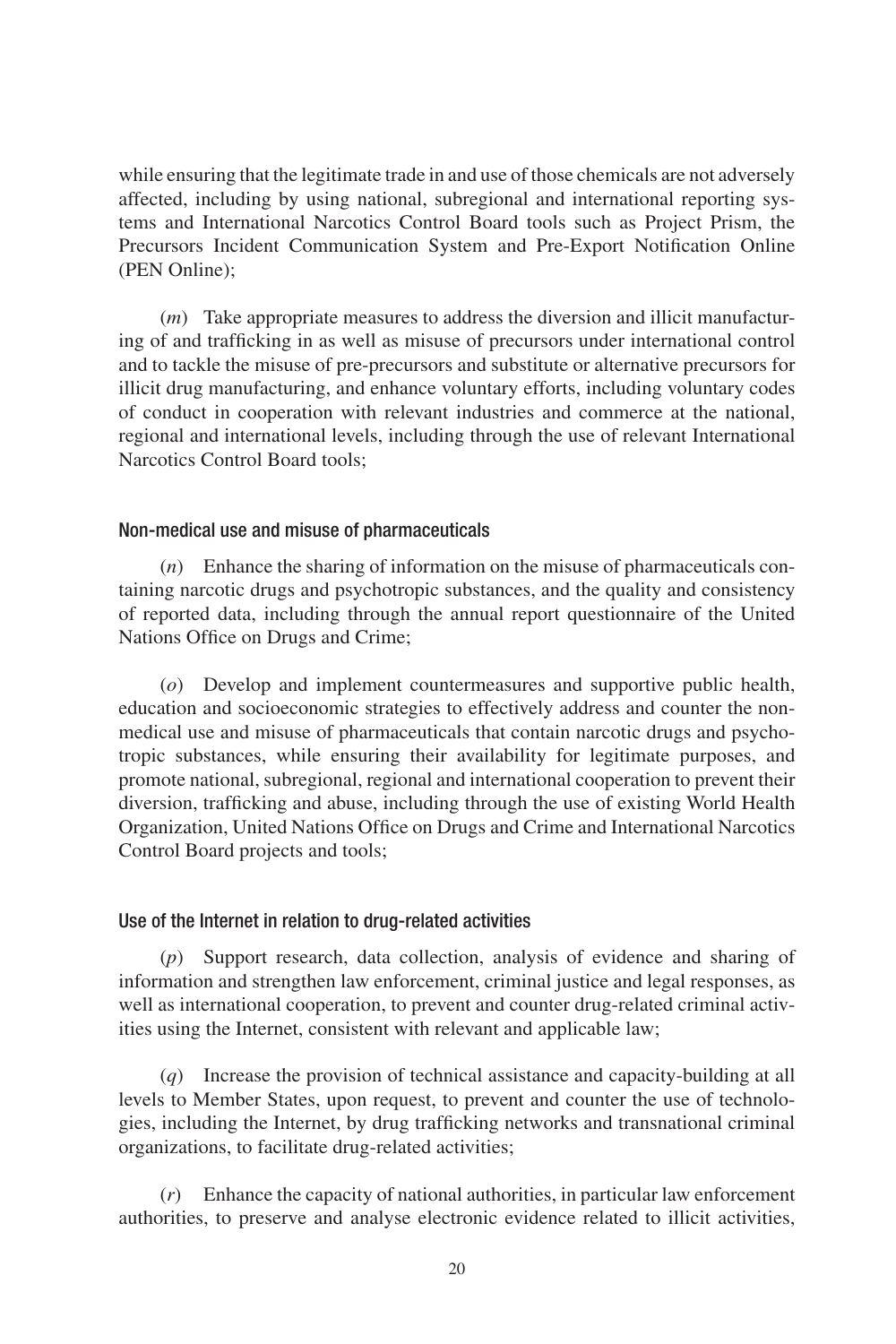including drug trafficking and money-laundering, and to monitor sales of illicit drugs using the Internet;

(*s*) Encourage the use of the *Guidelines for Governments on Preventing the Illegal Sale of Internationally Controlled Substances through the Internet*, 21 as appropriate;

(*t*) Support measures on the use of the Internet for prevention purposes, including appropriate counselling and information provision, develop, implement and promote, in accordance with national legislation, prevention strategies, programmes and measures, including via social media and other social networks, aimed at, inter alia, protecting children and young people from the abuse of controlled substances and new psychoactive substances and from involvement in their illicit sale and purchase via the Internet, and enhance cooperation at all levels in that regard;

## Evolving reality, trends and existing circumstances, emerging and persistent challenges and threats

(*u*) Promote, as appropriate, the use and analysis of relevant, reliable and objective data generated by national and regional monitoring and evaluation to improve the implementation of comprehensive, integrated and balanced national drug control strategies, policies and programmes, in conformity with the three international drug control conventions and other relevant international instruments, and encourage the sharing of best practices and lessons learned, including through the Commission on Narcotic Drugs and other relevant regional and international organizations, within their mandates, to, inter alia, better understand both their domestic and transnational implications;

(*v*) Intensify efforts in the context of long-term and sustainable development programmes to address the most pressing drug-related socioeconomic factors, including unemployment and social marginalization, conducive to their subsequent exploitation by criminal organizations involved in drug-related crime;

(*w*) Encourage the Commission on Narcotic Drugs, in cooperation with relevant United Nations entities, within their respective mandates, to consider, as appropriate, reviewing existing guidelines and, where required, developing new ones on the various aspects of the world drug problem, with a view to enhancing the capacity of relevant national authorities and strengthening international and interagency cooperation;

(*x*) Promote exchange of information to better understand the extent of adverse impacts, including the health, social and economic and safety impacts, of

<sup>&</sup>lt;sup>21</sup> United Nations publication, Sales No. E.09.XI.6.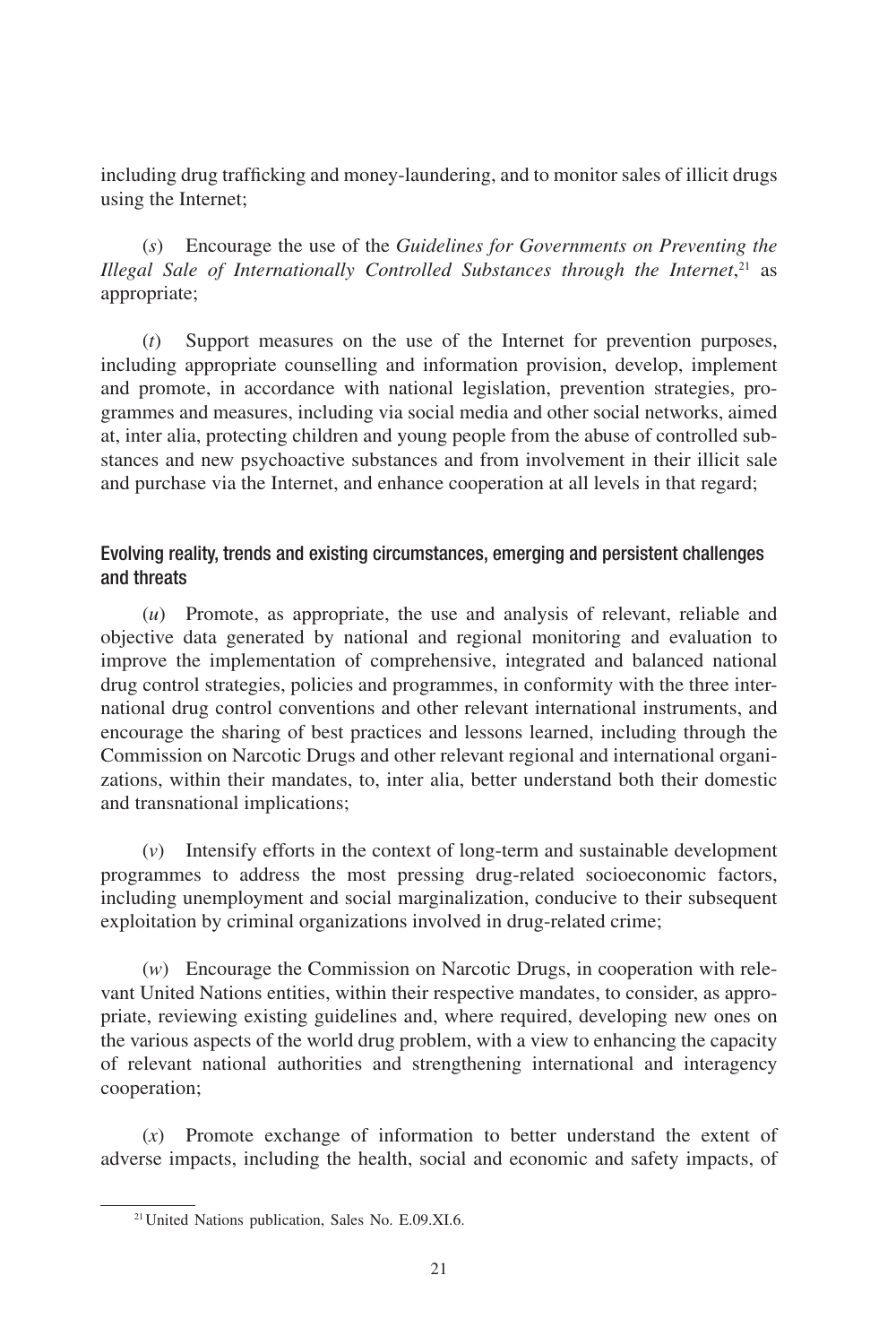drug trafficking in small quantities in order to develop, where appropriate, effective responses to counter microtrafficking;

(*y*) Call upon the United Nations Office on Drugs and Crime, the International Narcotics Control Board, the World Health Organization and other United Nations entities with pertinent technical and operational expertise, within their mandates, to continue to provide, upon request, advice and assistance to States that are reviewing and updating their drug policies, in compliance with the international drug control conventions, taking into account their national priorities and needs through, among others, the promotion of the exchange of information and best practices on scientific evidence-based policies adopted by States.

## Operational recommendations on strengthening international cooperation based on the principle of common and shared responsibility

6. We reiterate our commitment to supporting our efforts at all levels, based on common and shared responsibility, to effectively address and counter the world drug problem and to enhance international cooperation and, to that end, we recommend the following measures:

(*a*) Strengthen specialized, targeted, effective and sustainable technical assistance, including, where appropriate, adequate financial assistance, training, capacitybuilding, equipment and technological know-how, to requesting countries, including transit countries, through and in cooperation with the United Nations Office on Drugs and Crime, as well as the World Health Organization and other relevant United Nations entities and international and regional organizations, within their respective mandates, to assist Member States to effectively address the health, socioeconomic, human rights, justice and law enforcement aspects of the world drug problem;

(*b*) Enhance North-South, South-South and triangular cooperation among Member States, in cooperation with the international development community and other key stakeholders, in order to effectively address and counter the world drug problem;

(*c*) Strengthen, including through the Commission on Narcotic Drugs and, as appropriate, its subsidiary bodies, the regular exchange of information, good practices and lessons learned among national practitioners from different fields and at all levels to effectively implement an integrated and balanced approach to the world drug problem and its various aspects and consider additional measures to further facilitate meaningful discussion among those practitioners;

(*d*) Encourage the Commission on Narcotic Drugs to contribute to the global follow-up and support the thematic review of progress on the Sustainable Development Goals, within its mandates, bearing in mind the integrated nature of the Goals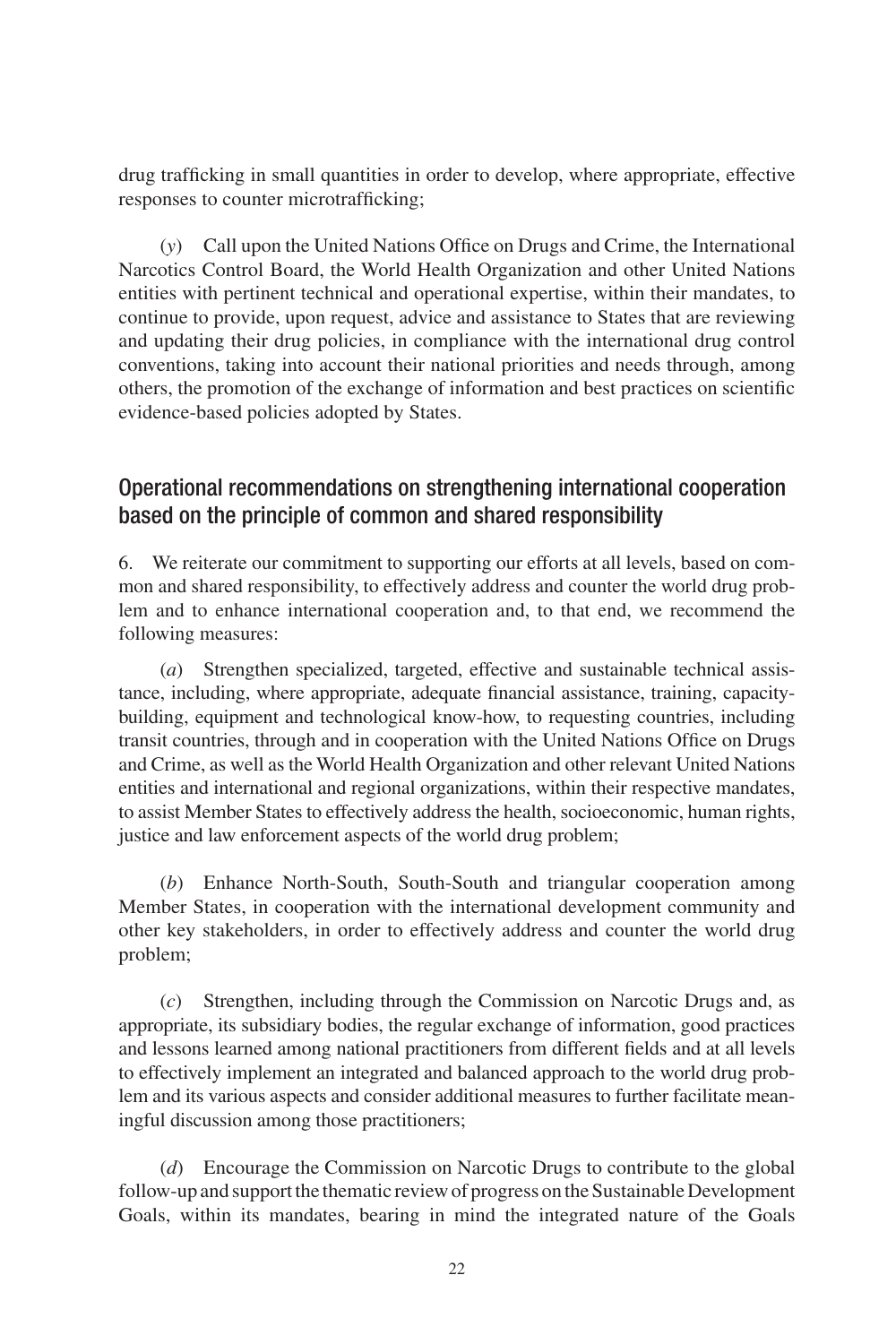as well as the interlinkages between them, and make that information available to the high-level political forum on sustainable development through the appropriate institutional framework, taking into account General Assembly resolution 70/1 of 25 September 2015;

(*e*) Encourage the Commission on Narcotic Drugs and the United Nations Office on Drugs and Crime to further increase cooperation and collaboration with all relevant United Nations entities and international financial institutions, within their respective mandates, when assisting Member States in designing and implementing comprehensive, integrated and balanced national drug strategies, policies and programmes.

## Operational recommendations on alternative development; regional, interregional and international cooperation on development-oriented balanced drug control policy; addressing socioeconomic issues

7. We reiterate our commitment to addressing drug-related socioeconomic issues related to the illicit cultivation of narcotic plants and the illicit manufacture and production of and trafficking in drugs through the implementation of long-term, comprehensive and sustainable development-oriented and balanced drug control policies and programmes, including alternative development and, as appropriate, preventive alternative development programmes, which are part of sustainable crop control strategies, and we recommend the following measures:

### Socioeconomic issues and alternative development

(*a*) Target the illicit cultivation of crops used for the illicit production and manufacture of drugs and address related factors by implementing comprehensive strategies aimed at alleviating poverty and strengthening the rule of law, accountable, effective and inclusive institutions and public services and institutional frameworks, as appropriate, and by promoting sustainable development aimed at enhancing the welfare of the affected and vulnerable population through licit alternatives;

(*b*) Encourage the promotion of inclusive economic growth and support initiatives that contribute to poverty eradication and the sustainability of social and economic development, develop measures for rural development, improving infrastructure and social inclusion and protection, addressing the consequences of illicit crop cultivation and the manufacture and production of narcotic drugs and psychotropic substances on the environment, with the incorporation and participation of local communities, and consider taking voluntary measures to promote products stemming from alternative development, including preventive alternative development, as appropriate, to gain access to markets, consistent with applicable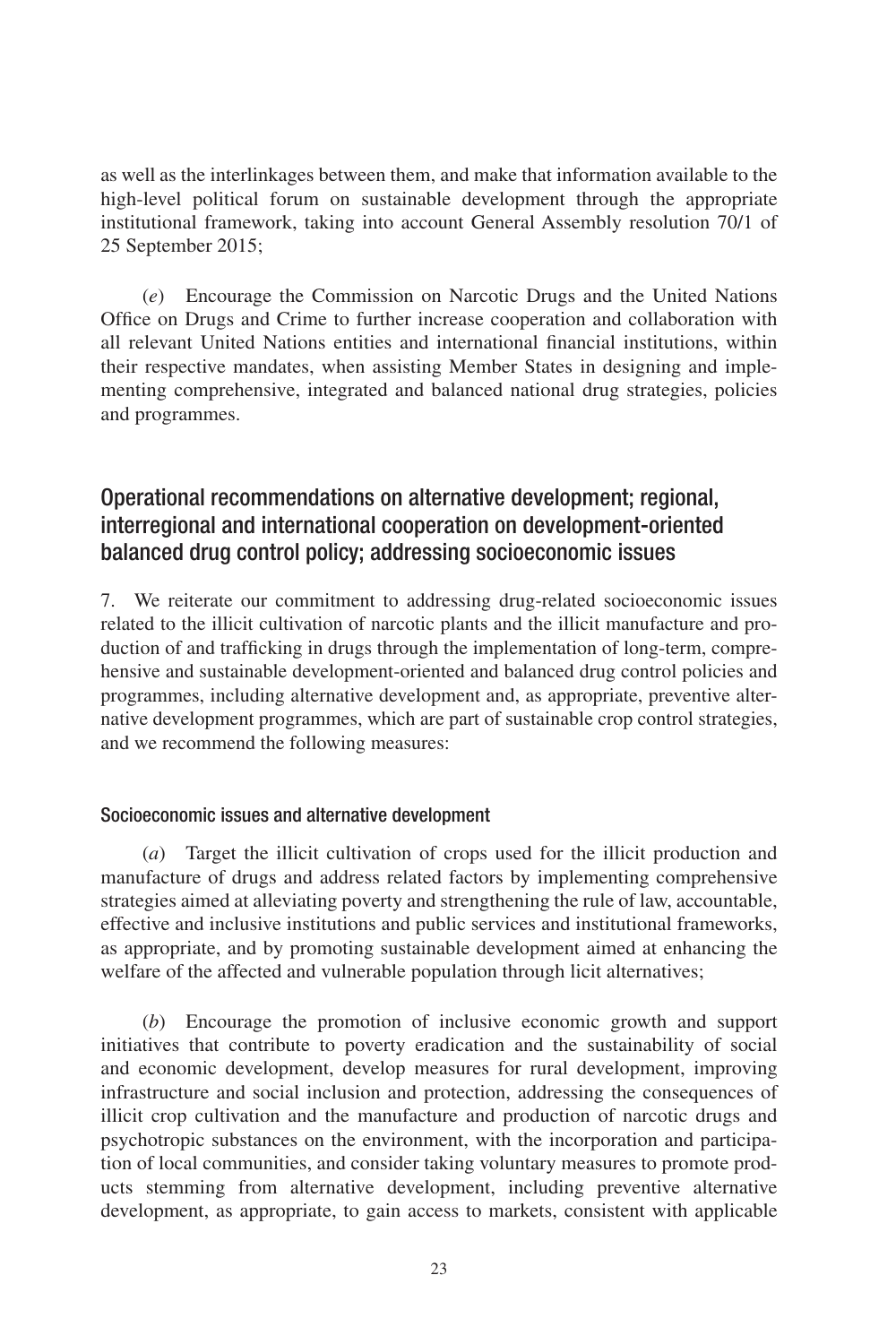multilateral trade rules and with national and international law, within the framework of comprehensive and balanced drug control strategies;

(*c*) Express concern that illicit cultivation of crops and illicit manufacture, distribution and trafficking remain serious challenges in addressing and countering the world drug problem, and recognize the need for strengthening sustainable crop control strategies that may include, inter alia, alternative development, eradication and law enforcement measures, for the purpose of preventing and reducing significantly and measurably the illicit cultivation of crops, and the need for intensifying joint efforts at the national, regional and international levels in a more comprehensive manner, in accordance with the principle of common and shared responsibility, including by means of appropriate preventive tools and measures, enhanced and better coordinated financial and technical assistance and action-oriented programmes, in order to tackle those challenges;

(*d*) Consider elaborating and implementing comprehensive and sustainable alternative development programmes, including preventive alternative development, as appropriate, that support sustainable crop control strategies to prevent and significantly, durably and measurably reduce illicit crop cultivation and other illicit drugrelated activities, ensuring the empowerment, ownership and responsibility of affected local communities, including farmers and their cooperatives, by taking into account the vulnerabilities and specific needs of communities affected by or at risk of illicit cultivation, in cooperation with the United Nations Office on Drugs and Crime, the Food and Agriculture Organization of the United Nations, the International Labour Organization, the United Nations Development Programme and other relevant international organizations, bearing in mind national and regional development policies and action plans, with a view to contributing to the building of peaceful, inclusive and just societies, consistent with the Sustainable Development Goals and in compliance with relevant and applicable international and national law;

(*e*) Strengthen subregional, regional and international cooperation to support comprehensive and sustainable alternative development programmes, including, as appropriate, preventive alternative development, as an essential part of successful prevention and crop control strategies to increase the positive outcome of such programmes, especially in the areas affected by and at risk of illicit cultivation of crops used for the production of narcotic drugs and psychotropic substances, taking into account the United Nations Guiding Principles on Alternative Development;<sup>22</sup>

(*f*) Strengthen regional and international cooperation to support sustainable alternative development programmes, including, as appropriate, preventive alternative development, in close collaboration with all relevant stakeholders at the local, national and international levels, and to develop and share best practices towards implementing the United Nations Guiding Principles on Alternative Development,

 $22$  Resolution 68/196, annex.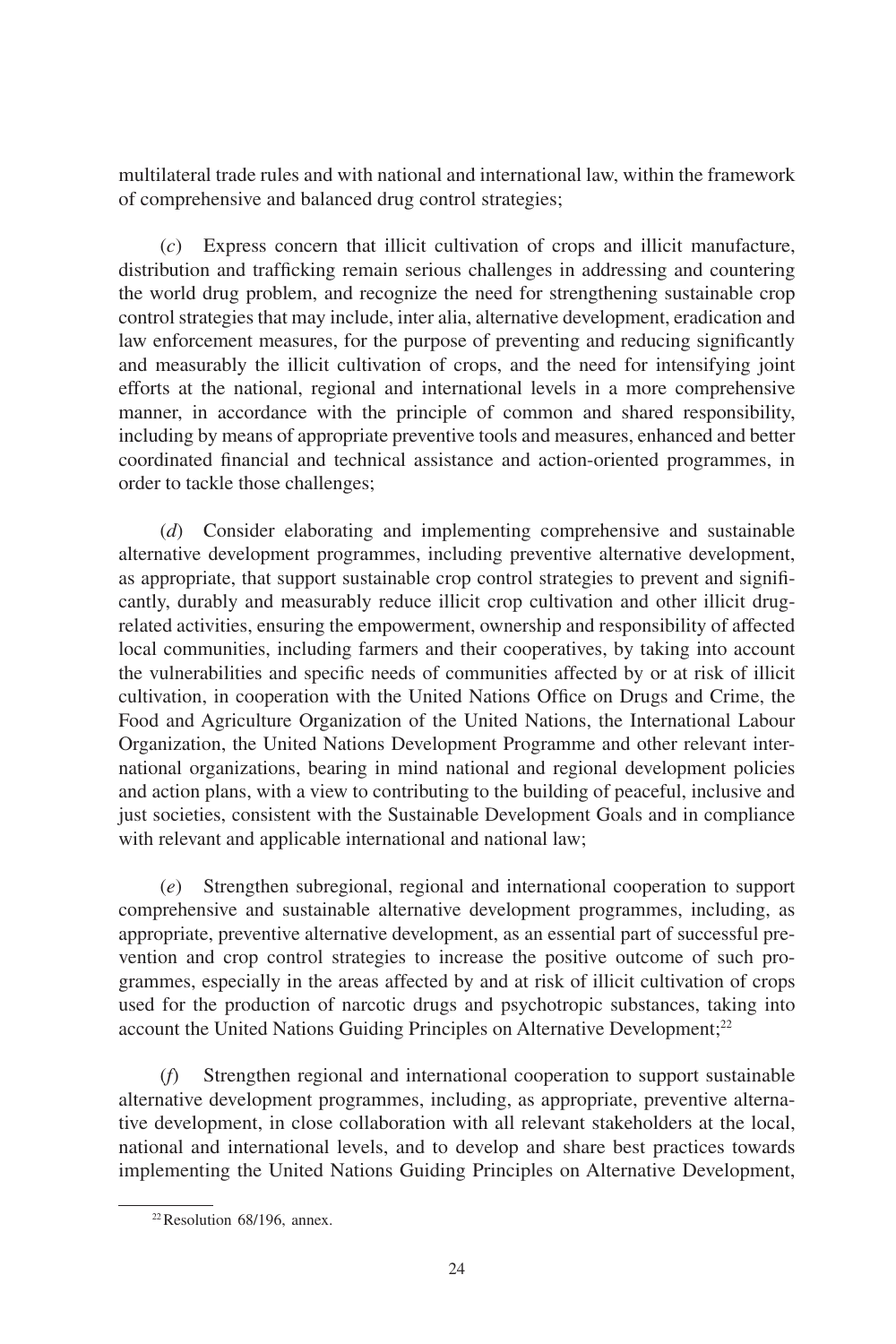taking into account all the lessons learned and good practices, in particular by countries with extensive expertise in alternative development, and note, inter alia, the Second International Conference on Alternative Development, held in Thailand from 19 to 24 November 2015;

(*g*) Promote research by States, including through cooperation with the United Nations Office on Drugs and Crime and other relevant United Nations entities and international and regional organizations, academic institutions and civil society, to better understand factors contributing to illicit crop cultivation, taking into account local and regional specificities, and to improve impact assessment of alternative development programmes, including preventive alternative development, as appropriate, with a view to increasing the effectiveness of these programmes, including through the use of relevant human development indicators, criteria related to environmental sustainability and other measurements in line with the Sustainable Development Goals;

## Technical and financial cooperation for comprehensive and balanced development-oriented drug policies and viable economic alternatives

(*h*) Consider strengthening a development perspective as part of comprehensive, integrated and balanced national drug policies and programmes so as to tackle the related causes and consequences of illicit cultivation, manufacture, production of and trafficking in drugs by, inter alia, addressing risk factors affecting individuals, communities and society, which may include a lack of services, infrastructure needs, drugrelated violence, exclusion, marginalization and social disintegration, in order to contribute to the promotion of peaceful and inclusive societies;

(*i*) Urge relevant international financial institutions, United Nations entities, non-governmental organizations and the private sector, as appropriate, to consider increasing their support, including through long-term and flexible funding, for the implementation of comprehensive and balanced development-oriented drug control programmes and viable economic alternatives, in particular alternative development, including, as appropriate, preventive alternative development programmes, based on identified needs and national priorities, for areas and populations affected by or vulnerable to the illicit cultivation of drug crops, with a view to its prevention, reduction and elimination, and encourage States to the extent possible to stay strongly committed to financing such programmes;

(*j*) Encourage the development of viable economic alternatives, particularly for communities affected by or at risk of illicit cultivation of drug crops and other illicit drug-related activities in urban and rural areas, including through comprehensive alternative development programmes, and to this end consider development-oriented interventions, while ensuring that both men and women benefit equally from them, including through job opportunities, improved infrastructure and basic public services and, as appropriate, access and legal titles to land for farmers and local communities,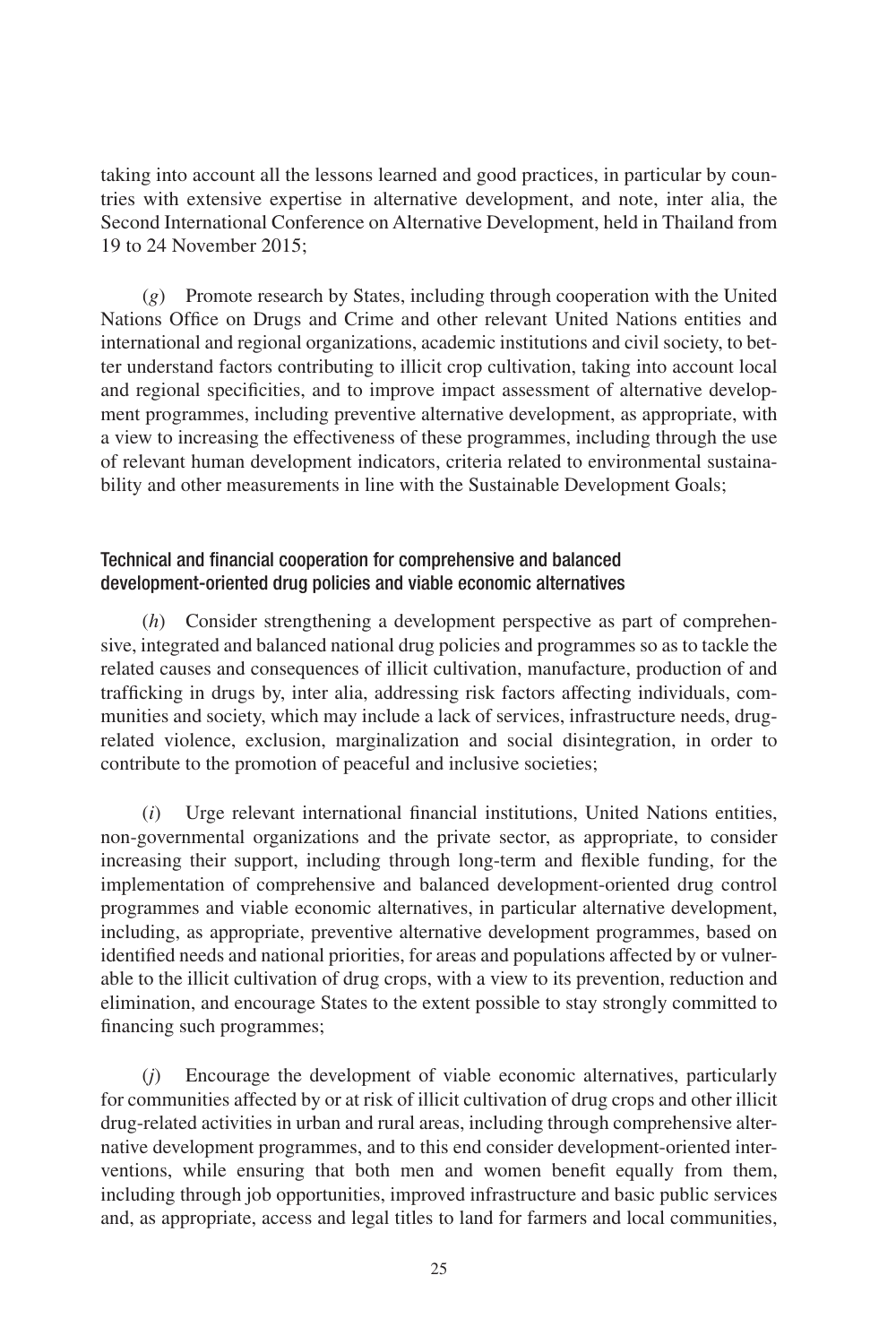which will also contribute to preventing, reducing or eliminating illicit cultivation and other drug-related activities;

(*k*) Consider the development of sustainable urban development initiatives for those affected by illicit drug-related activities to foster public participation in crime prevention, community cohesion, protection and safety and to stimulate innovation, entrepreneurship and employment;

(*l*) Promote partnerships and innovative cooperation initiatives with the private sector, civil society and international financial institutions to create conditions more conducive to productive investments targeted at job creation in areas and among communities affected by or at risk of illicit drug cultivation, production, manufacturing, trafficking and other illicit drug-related activities in order to prevent, reduce or eliminate them, and share best practices, lessons learned, expertise and skills in this regard.

8. We express appreciation for the inclusive, transparent and open-ended preparatory process for the special session, led by the Commission on Narcotic Drugs with the support, guidance and involvement of the President of the General Assembly, and for all contributions to this preparatory process.

9. We resolve to take the steps necessary to implement the above-listed operational recommendations, in close partnership with the United Nations and other intergovernmental organizations and civil society, and to share with the Commission on Narcotic Drugs, as the policymaking body of the United Nations with prime responsibility for drug control matters, timely information on progress made in the implementation of these recommendations.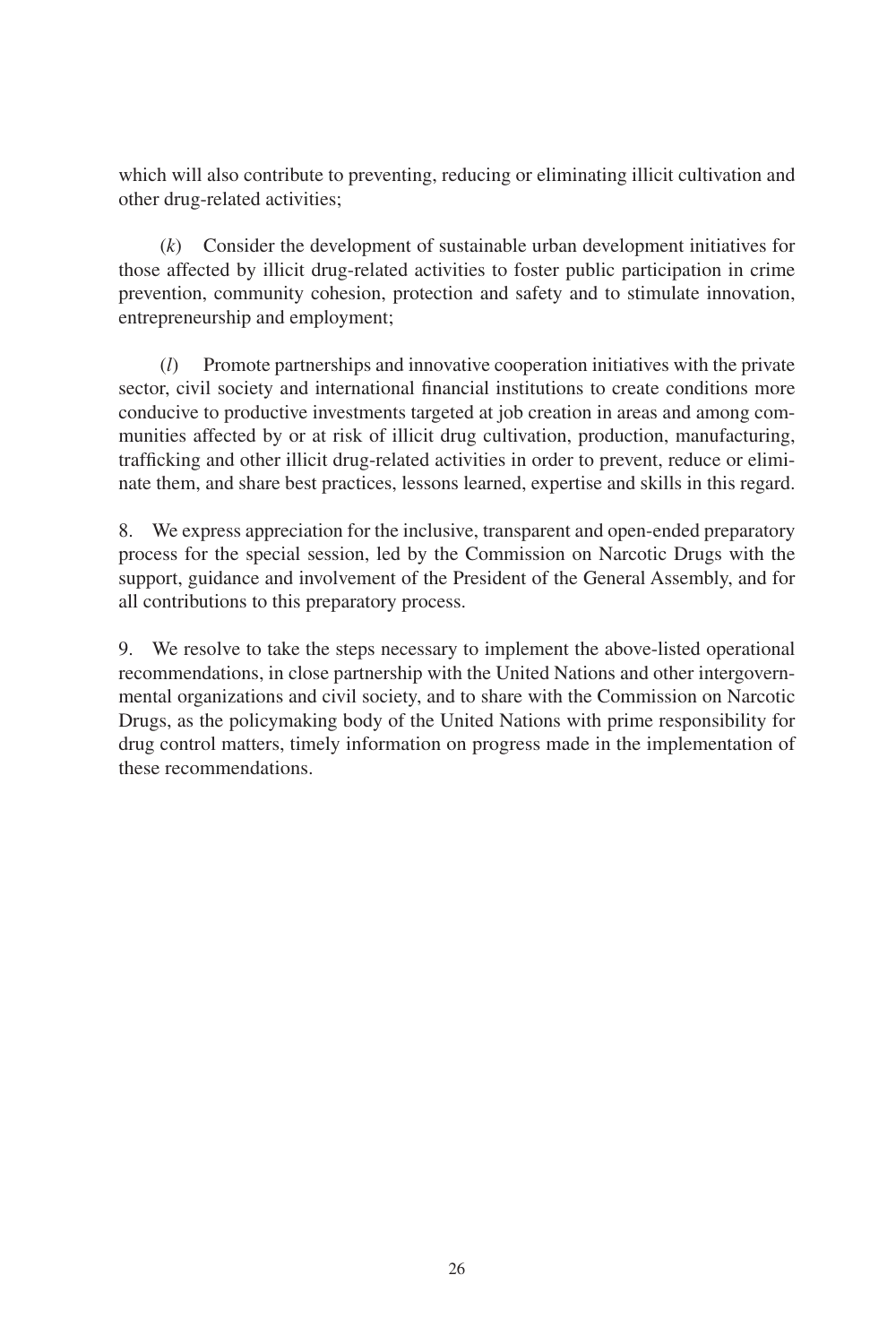

2000